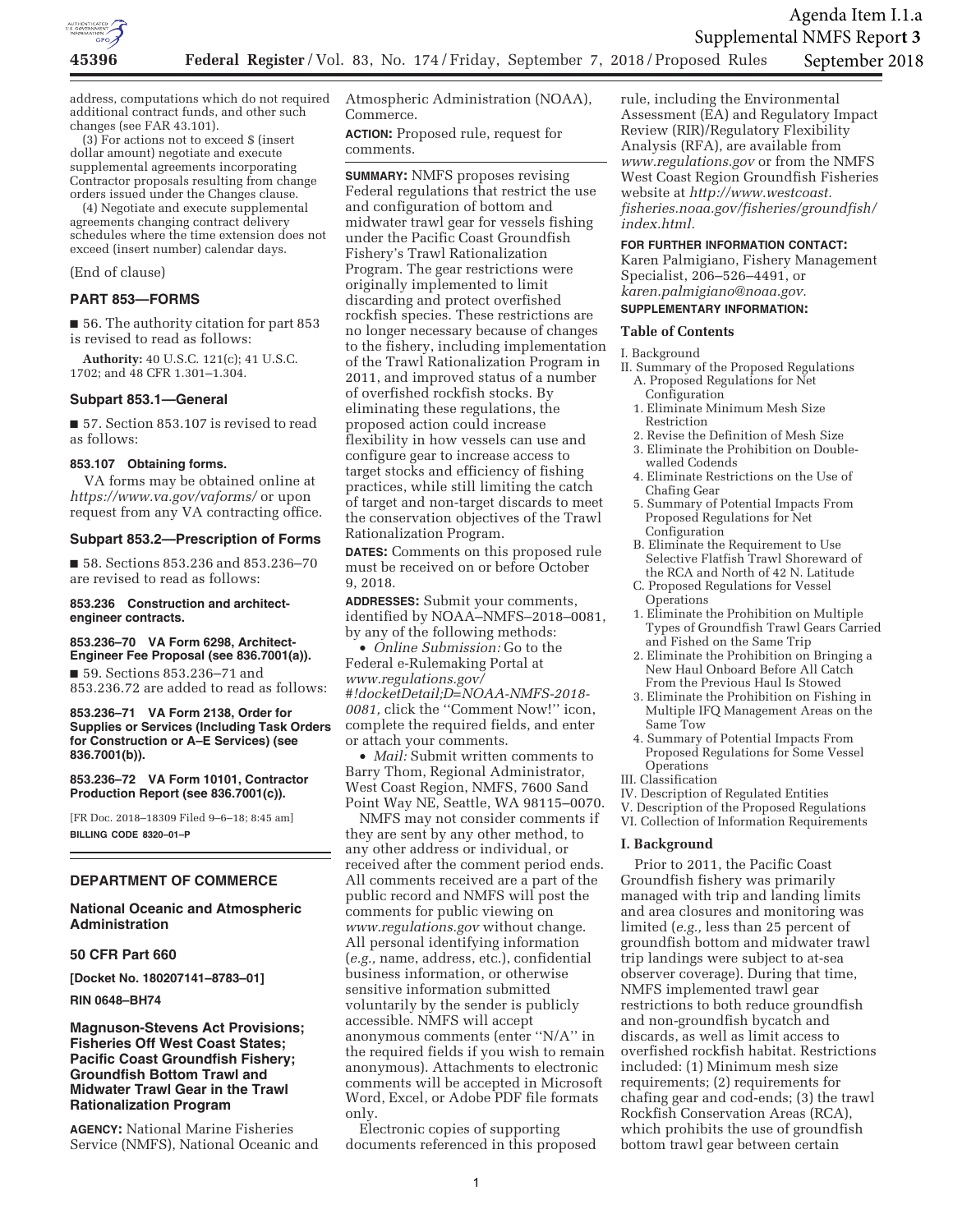fathom lines defined in regulation at §§ 660.71 through 660.74; and, (4) a requirement that vessels use selective flatfish trawl, a type of small footrope trawl gear, shoreward of the trawl RCA and north of 40°10′ North (N) latitude.

In 2011, NMFS implemented Amendments 20 and 21 to the Pacific Coast Groundfish Fishery Management Plan (PCGFMP), which established the Trawl Rationalization Program. The Trawl Rationalization Program, a type of catch share program, replaced trip and landing limits with fixed allocations for limited entry trawl participants, through an individual fishing quota (IFQ) management system. To allow managers to accurately account for catch against IFQ, the program increased at-sea and shoreside monitoring to 100 percent of trips and landings for groundfish bottom and midwater trawl vessels. This management system, which increased individual vessel accountability, successfully reduced bycatch of target and non-target rockfish in the trawl fishery. Since implementation of the Trawl Rationalization Program, five of the seven previously overfished rockfish species are now rebuilt.

Building on the successes of the Trawl Rationalization Program at reducing discards, NMFS and the Pacific Fishery Management Council (Council) began working with industry members on several fishery management actions, known as Program Improvements or Enhancements (PIE) trailing actions. The PIE trailing actions included identifying regulations that limit the use and configuration of groundfish bottom and midwater trawl gears, and may no longer be necessary because the Trawl Rationalization Program effectively limits target and non-target species bycatch.

In March 2011, groundfish industry members, through the Council's Groundfish Advisory Sub-Panel (GAP), requested that the Council eliminate and revise various regulations related to mesh size and requirements to use fourseam trawl shoreward of the trawl RCA. To address the GAP's recommendations, the Council formed an ad hoc committee to identify specific regulations that, if revised or eliminated, would allow fishermen to increase the efficiency of their fishing strategy as the Council had intended when they recommended implementation of the Trawl Rationalization Program. The Council authorized the appointment of the new ad hoc committee, the Trawl Rationalization Regulatory Evaluation Committee (TRREC), at its April 2011 meeting.

The TRREC held a meeting during the summer of 2011. At the Council's November meeting that year, the TRREC recommended the Council consider, as part of the PIE trailing actions, revising regulations to: (1) Allow multiple gear (trawl gears and fixed gear) use and possession seaward and shoreward of the trawl RCA; (2) remove restrictions on chafing gear for midwater trawl gear; and, (3) eliminate codend, mesh size, and selective flatfish trawl gear requirements and restrictions. The TRREC prioritized these three measures over others, but also recommended the Council consider revising additional regulations they felt were unnecessary and costly, including the prohibition on fishing more than one individual fishing quota (IFQ) management area and the definitions of large and small footropes.

In March 2012, the Council adopted preliminary preferred alternatives for most of the gear measures under the PIE trailing actions; adopted its preferred alternative for chafing gear requirements for midwater trawl gear and put this action on a fast track for implementation; and, authorized a oneday public workshop of the Council's Enforcement Consultants (EC), GAP, and Groundfish Management Team (GMT) to discuss and make recommendations on the remaining gear related measures. Further discussion on gear measures were delayed until results of the gear workshop were presented to the Council.

The purpose of the gear workshop, which took place August 29–30, 2012, in Portland, Oregon, included scoping of various gear restriction measures that had been recommended to the Council by the TRREC and providing recommendations for how the Council can move forward. The gear workshop report was presented to the Council at its November 2012 meeting and made similar recommendations to those in the TRREC report, including (1) allowing the use of multiple gears (trawl and fixed gear) on the same trip; (2) a reduction in the minimum mesh size for groundfish bottom trawl gear; (3) eliminating the selective flatfish trawl gear requirement; and (4) allowing vessels in the IFQ Program to move fixed gear across management lines. Additionally, the report included a recommendation to allow year-round use of midwater gear within and outside the trawl RCA north of 40°10′ North (N) latitude.

The Council next took action on these measures in September 2015. At the time, the Council adopted the purpose and need statement, a rulemaking schedule, and the range of alternatives, along with some additional alternatives

and measures suggested by the GAP. These new measures included changing how mesh size is defined so that regulations would allow for the enforcement of both knotted and knotless webbing; allowing vessels fishing under the Shorebased IFQ Program to fish across IFQ management lines; allowing whiting fishing with any type of trawl gear; allowing a tow to be brought onboard before previous catch is stowed; and, the option to further review and revise additional requirements in regulations at § 660.130 which provides trawl gear requirements and restrictions. After Council and NMFS staff reviewed that section of the regulations, further measures were added to the list of potential gear changes, including eliminating codend restrictions. Several other possible measures were not forwarded at the time due to potential for delays in implementation. The Council scheduled final action on the suite of measures for March 2016.

On March 3, 2016 (81 FR 11189), NMFS published a notice of intent (NOI) to prepare an environmental impact statement (EIS) to consider revisions to the regulations for groundfish bottom and midwater trawl gear used by vessels under the Trawl Rationalization Program. The Council conducted an additional scoping during its March 2016 meeting to gather public comments on the proposed regulations. Based on discussions at the meetings and public comments on the NOI, the Council selected their final preferred alternatives for all of the proposed measures at its March 2016 meeting, except the restriction on fishing across IFQ management lines. The Council delayed its decision on management lines, and selected its final preferred alternative at the June 2016 Council meeting. Detailed information, including the supporting documentation the Council considered at each meeting, is available at the Council's website, *www.pcouncil.org.* 

After the Council selected final recommendations on the proposed measures in March and June 2016, NMFS completed extensive analyses on the measures, including an Endangered Species Act section 7 consultation on the impacts of the PCGFMP on listed salmon stocks. These analyses supported NMFS' determination that the impacts of implementing the proposed measures would likely not be significant and, therefore, there was no need to complete an EIS. Instead NMFS completed an integrated analysis that included an EA. On June 8, 2018, NMFS published a notice to withdraw preparation of the EIS (83 FR 26640). A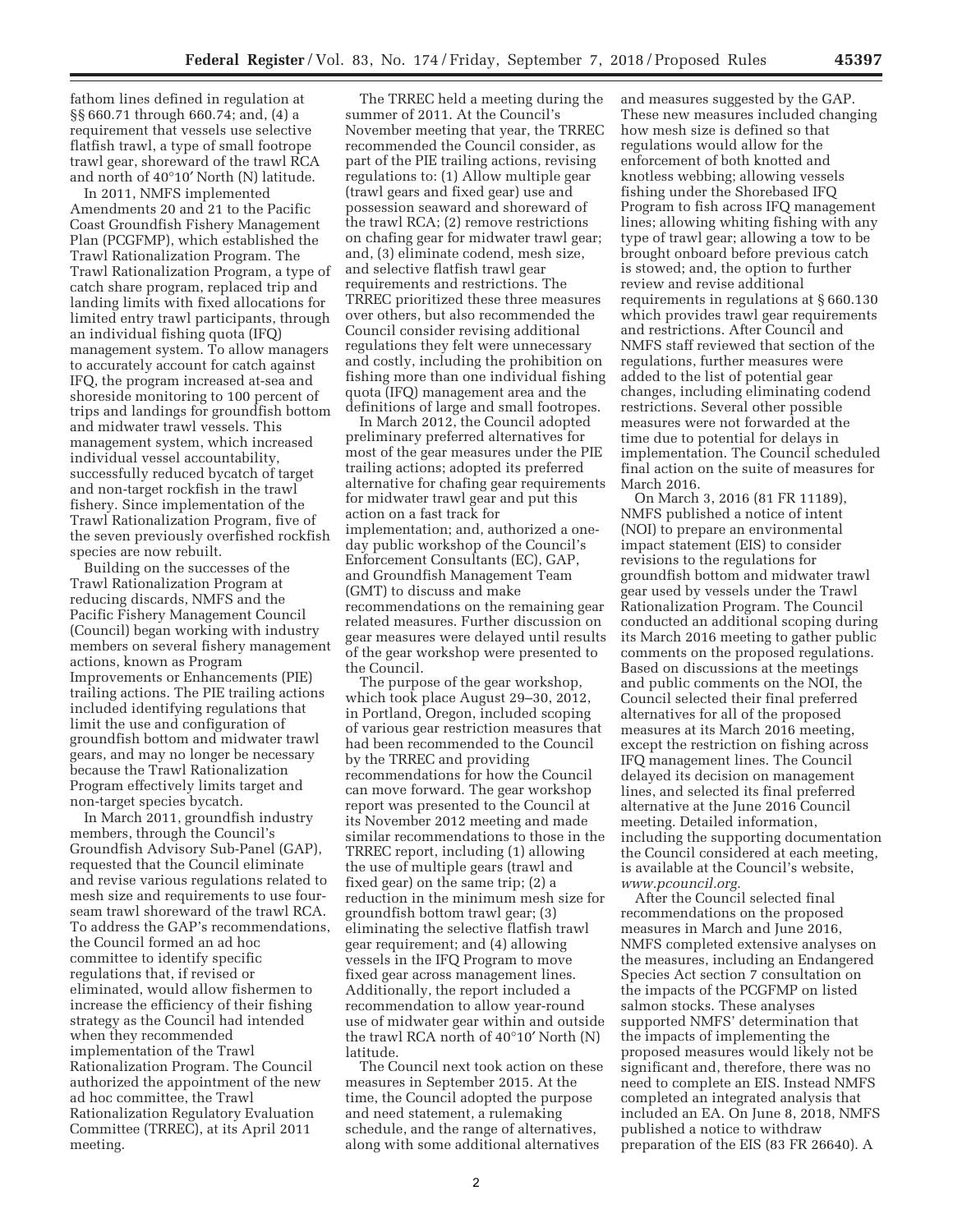copy of the draft EA and supporting documents are available from NMFS (see **ADDRESSES**).

# **II. Summary of the Proposed Regulations**

If implemented, the proposed regulations would provide flexibility to groundfish bottom and midwater trawl vessels fishing under the Trawl Rationalization Program in how they may use and configure their gear, and operate on fishing trips. This flexibility is expected to foster innovation and allow for more optimal harvest operations for the groundfish fleet.

The Council deemed the proposed regulations consistent with and necessary to implement this action in an August 14, 2018, letter from Council Executive Director, Chuck Tracy, to Regional Administrator Barry Thom. Under the Magnuson-Stevens Fishery Conservation and Management Act (Magnuson-Stevens Act), NMFS is required to publish proposed rules for comment after preliminarily determining whether they are consistent with applicable law. We are seeking comment on the proposed regulations in this action and whether they are consistent with the PCGFMP, the Magnuson-Stevens Act and its National Standards, and other applicable law.

The discussion in this proposed rule and in the EA/RIR/RFA (See **ADDRESSES**) groups several related measures to reduce redundancy and to consider the collective impacts of similar proposed regulations. Through this action, the Council proposes to:

• Adjust a suite of restrictions related to how nets are configured, including eliminating minimum mesh size restrictions, changing the definition of mesh size, removing chafing gear placement restrictions, and removing restrictions on using double-walled codends from groundfish bottom and midwater trawl vessels fishing under the Trawl Rationalization Program;

• Remove the requirement to use selective flatfish trawl gear north of 40° 10′ N lat. and shoreward of the trawl RCA;

• Adjust a number of provisions related to vessel operations on a single fishing trip, including allowing vessels that fish in the Shorebased IFQ Program under the Trawl Rationalization Program to carry and fish groundfish bottom and midwater trawl gears on the same trip, fish across IFQ management lines, and bring a new haul on deck before the catch from a previous haul is stowed.

# *A. Proposed Regulations for Net Configurations*

This section discusses the proposed regulations that would remove some minimum mesh size restrictions, revise the definition of mesh size, remove chafing gear placement restrictions, and remove the prohibition on using doublewalled codends for groundfish bottom and midwater trawl vessels fishing under the Trawl Rationalization Program. These measures all relate to net configuration, and all affect the mesh size for trawl nets. Because changing any of these restrictions could result in similar impacts, the analysis supporting this proposed rule considers both the individual and collective impacts of all of the measures. Below is a short description of each of the proposed regulations followed by a summary of the potential impacts of each of these measures combined.

#### 1. Eliminate Minimum Mesh Size Restriction

Mesh size is the opening between opposing knots in a fishing net, and minimum mesh size is the smallest distance allowed from the inside of one knot to the inside of the opposing knot. Currently, vessels fishing with groundfish trawl gear, including chafing gear, must use nets with a minimum mesh size greater than or equal to 4.5 inches (11.4 cm) for bottom trawl, and greater than or equal to 3.0 inches (7.6 cm) for midwater trawl gears. These regulations were first implemented in the 1990s to reduce fishing mortality for smaller fish, thus increasing survival to maturity. Increasing size selectivity through minimum mesh size restrictions was also expected to reduce bycatch of non-target species.

Midwater trawl gear must be constructed so that the first 20 feet (6.51 m) immediately behind the footrope or head-rope is constructed with bare ropes or mesh with a minimum size of 16 inches (40.64 cm). Also implemented in the 1990s, this restriction makes midwater trawl gear impractical or ineffective at capturing fish when in contact with the seafloor, which ensures that vessels do not make bottom contact with midwater trawl gear.

This action would remove both the 4.5 in (11.4 cm) minimum mesh size requirement for groundfish bottom trawl gear and the 3.0 in (7.6 cm) minimum mesh size requirement for midwater trawl. The Council did not recommend revising the current restriction on the minimum mesh size restriction for the first 20 feet (6.51 m) behind the footrope or head-rope for midwater trawl gears.

This requirement is essential to the definition of midwater trawl gear.

Under the proposed regulations, it is not anticipated that groundfish bottom or midwater trawl vessel operators would significantly reduce their mesh size, throughout their codend, intermediate, and/or body of the trawl to create less selective fishing gear because this may increase the catch of undersized IFQ species or other unwanted species, decrease the efficiency of the trawl, and increase fuel consumption. Some groundfish bottom trawlers may use smaller meshes closer to the 3.0 in (7.6 cm) minimum allowed for midwater trawl to reduce gilling of species like widow rockfish and yellowtail rockfish. But there does not currently appear to be a need for midwater trawl vessel operators to reduce their minimum mesh size through their trawl gear lower than the requirement, even though they would be allowed to do so under the proposed regulatory changes, because the current 3.0 in (7.6 cm) minimum mesh size requirement is sufficient for preventing excessive gilling of midwater species (*e.g.,* widow and yellowtail rockfish) while maintaining high catch rates.

The proposed regulations would likely provide vessel operators with the flexibility to configure their gear to enable efficient catch of target species, including the strategic use of smaller mesh sizes to facilitate the use or construction of excluder devices (*e.g.,*  flexible grates), the use of smaller meshes to herd or guide fish through the net and reduce gilling, and to reinforce the net where the excluder or guiding panels are attached to reduce wear on the net meshes.

#### 2. Revise the Definition of Mesh Size

In addition to revising minimum mesh size restrictions for bottom and midwater trawl gear, this action updates the definition for measuring minimum mesh size to include knotless nets, as well as redefining the approach for measuring mesh size as the opening between opposing corners. These changes to the definition for mesh size are necessary because most vessels today use knotless trawl gear. Revising the definition of mesh size would allow NMFS Office of Law Enforcement (OLE) to enforce current mesh size requirements for nets that do not have knots. Additionally, removing the minimum mesh size requirements would reduce minor enforcement violations that occur when net shrinkage reduces mesh size below legal limits.

Even if the minimum mesh size requirement is eliminated, as discussed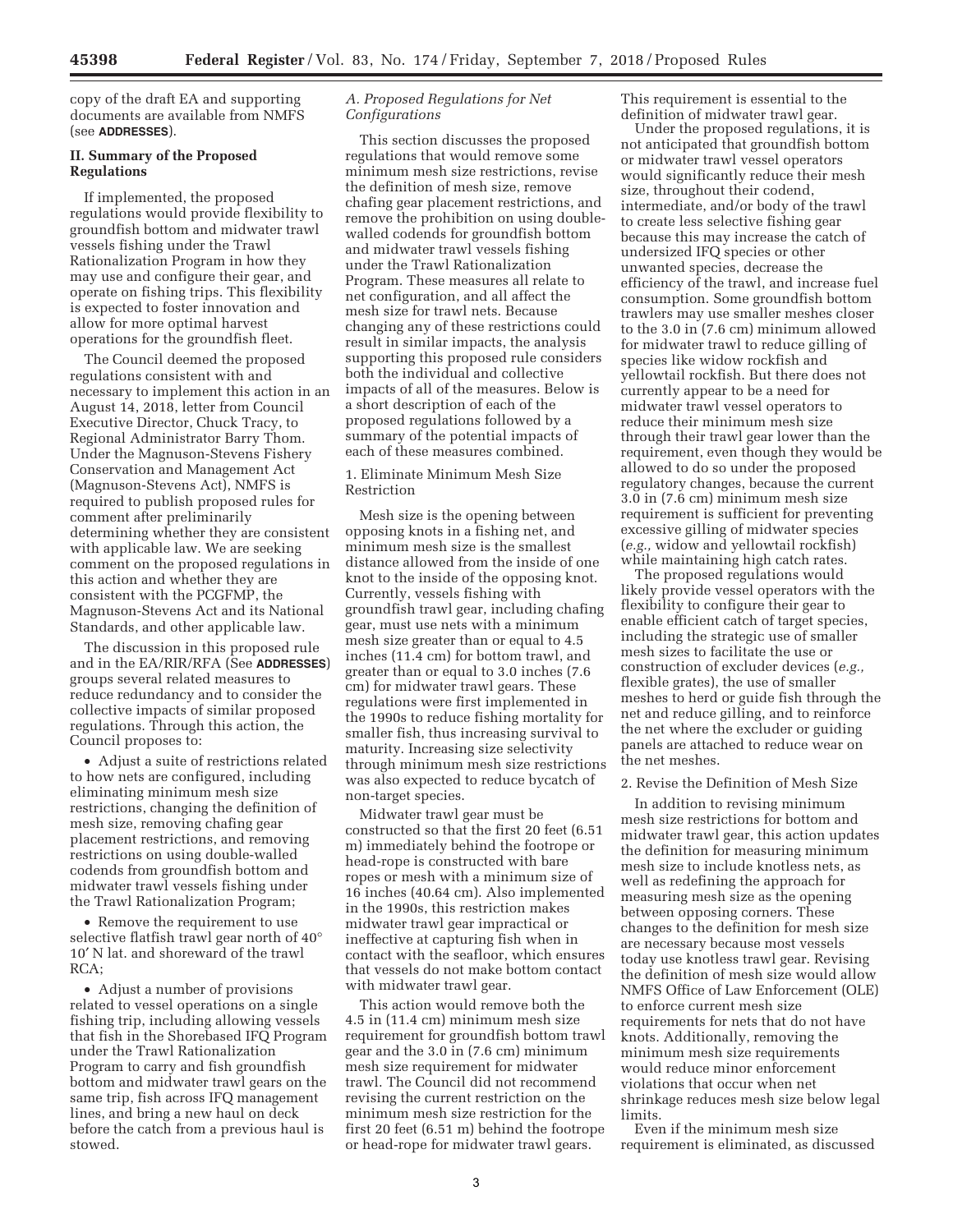under Section A.1. above, this revision to the definition of mesh size would still be necessary because vessels using midwater trawl nets will still be required to adhere to minimum mesh size requirements for the first 20 feet (6.51 m) behind the footrope or headrope.

3. Eliminate the Prohibition on Double-Walled Codends

The current groundfish regulations prohibit double-walled codends on any trawl gear, and prohibits vessel operators from outfitting nets with chafing gear to effectively create a double-walled codend. Double-walled codend is defined in regulation as a codend constructed of two walls or layers of webbing. The prohibition was originally implemented in 1992 to prevent vessel operators from using double-walled codends to effectively reduce their mesh size below the minimum size requirements, which would have prevented undersized species from escaping the net, and resulted in more discards.

The Council recommended and NMFS proposes eliminating the restrictions that prohibit groundfish bottom and midwater trawl vessels from using double-walled codends. This proposed regulations could provide flexibility necessary to reinforce webbing in certain areas of the trawl net that could facilitate escapement of fish through escape panels (*e.g.,* reinforced webbing to attach ramps, funnels, or other selective devices to codend or intermediate meshes) and to prevent abrasion of the net from various trawl components, such as restraining straps. This revision could also result in escapement of smaller fish by reducing the effective mesh size of the codend and herd fish through the net, and increase net protection by ''armoring'' the trawl.

4. Eliminate Restrictions on the Use of Chafing Gear

The November 2011 TRREC report also suggested eliminating restrictions on the use of chafing gear. The groundfish regulations define chafing gear as a webbing or other material that attaches to the codend to protect trawl nets from wear and damage from bottom contact and contact with the vessels during net retrieval. Regulations implemented in the 1990s required chafing gear with large meshes be fastened to allow escapement of small fish through mesh openings (57 FR 12212, April 9, 1992). These regulations were intended to prevent vessel operators from using chafing gear to create double-walled codends or

effectively reducing the mesh size below the minimum mesh size restrictions. Over the past 30 years, NMFS implemented several proposed regulations to expand the use of chafing gear to protect trawl nets to better align with regulations off Alaska.

The current regulations allow vessels to configure chafing gear to encircle no more than 50 percent of a bottom trawl net's circumference. Chafing gear on bottom trawls may be used only on the last 50 meshes, issued from the terminal (closed) end of the codend. Only the front edge (edge closest to the open end of the codend) and sides of each section of chafing gear may be attached to the codend. With the exception of the corners, the terminal edge (edge closest to the closed end of the codend) of each section of chafing gear must not be attached to the net. Chafing gear must be attached outside any riblines and restraining straps.

For midwater trawl, current regulations allow that chafing gear may cover the bottom and sides of the codend in either one or more sections. Only the front edge (edge closest to the open end of the codend) and sides of each section of chafing gear may be attached to the codend; except at the corners, the terminal edge (edge closest to the closed end of the codend) of each section of chafing gear must not be attached to the net. Chafing gear is not permitted on the top codend panel on midwater trawl gear except for a band of mesh (a ''skirt'') may encircle the net under or over transfer cables, lifting or splitting straps (chokers), riblines, and restraining straps, but must be the same mesh size and coincide knot-to-knot with the net to which it is attached and be no wider than 16 meshes.

NMFS proposes removing all restrictions in regulations on the use of chafing gear for groundfish bottom trawl and midwater trawl gear. Removing these restrictions would allow vessel operator flexibility in how they use chafing gear to protect nets and codends and how they fish relative to the seafloor. It is anticipated that under the proposed regulations, vessel operators would use chafing gear strategically to provide protection in areas where the net can be susceptible to wear. This will allow vessels to extend the life of their nets and ultimately reduce operational costs.

It is not anticipated that vessel operators would attach large sections of chafing gear to these additional sections for added net protection, because doing so would increase the drag on the net, which could increase fuel consumption and reduce fishing efficiency. In addition, it would likely provide no

additional protection from bottom contact, because the top of the net and tapered portion of the net in front of the codend rarely contact the seabed. Wear patterns on midwater trawl nets indicate that when bottom contact occurs, it typically occurs at the very end of the codend, which can already be protected by chafing gear under the current regulations. The ability of vessels to fish in more rocky habitat has more to do with the size of the footrope than the chafing gear protections, and vessels operators would still be required to abide by the small footrope requirement shoreward of the trawl RCA. Therefore, limiting their ability to fish in high relief areas regardless of chafing gear requirements.

This change is not expected to result in increased catch of undersized or nontarget fish. Attaching more chafing gear than necessary to protect the net could also limit the flow within the net, which is needed to allow for adequate escapement of undersized fish, if meshes are blocked. Researchers have also shown there is no detectable difference in selectivity between codends with and without top-side chafing gear if the chafing gear consists of larger meshes than the codend mesh size (*e.g.,* 2 times larger) and if the chafing gear is attached to the codend loosely (*i.e.,* to allow space between the top-side chafing gear and the codend meshes). For those species that escape through the top meshes of codends and intermediates, properly hung top-side chafing gear with large meshes may not block or mask codend meshes and therefore may not measurably impede escapement.

This change is not expected to substantially alter gear contact with the bottom. Numerous disincentives already exist for midwater vessel operators to fish close to the substrate. These disincentives include: (a) Risk of damage to the net from snagging or hanging on hard bottom would not be lessened by increases in chafing gear coverage; (b) reduced gear efficiency and increased operating costs when bottom contact occurs; and (c) bare footropes, sweeps, and 16 in (40.64 cm) mesh size restriction for the first 20 ft (6.1 m) on the front of the net make the gear impractical or ineffective for fishing hard on the bottom (soft or hard bottom).

# 5. Summary of Potential Impacts From Proposed Regulations for Net Configuration

Eliminating restrictions on groundfish bottom and midwater trawl net configuration would allow vessels to experiment with different mesh sizes,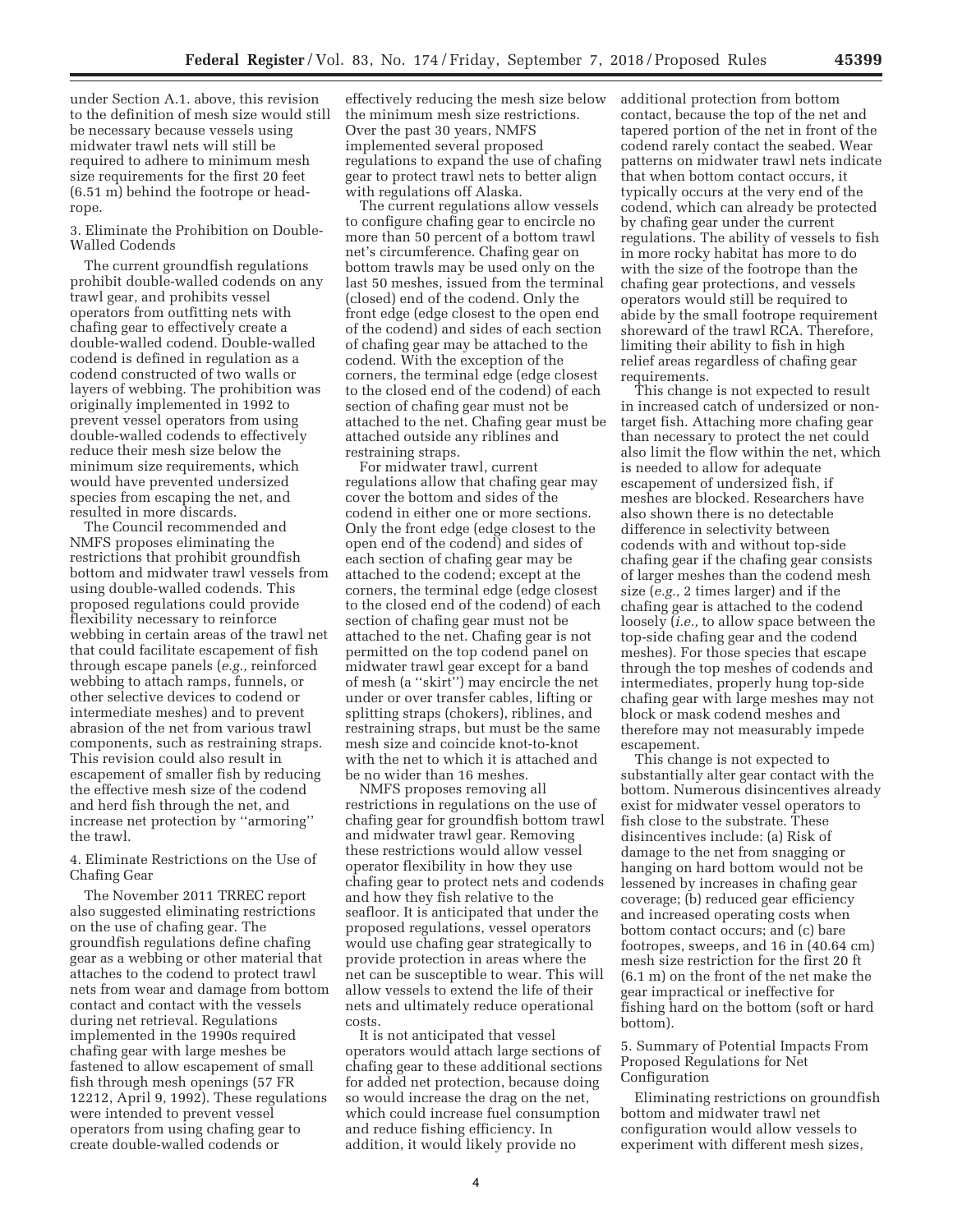chafing gear placement, and use of double-walled codends. Each of these proposed regulations individually, and collectively, could result in potential negative impacts to the physical and biological environments. However, in most instances, these impacts are mitigated through incentives and disincentives built into the Trawl Rationalization Program. Additionally, many of the proposed regulations would have a positive impact on harvesters, processors, and the communities they support.

Proposed regulations which could result in a reduction in mesh sizes used and increased net protections could increase bottom trawl effort targeting semi-pelagic rockfish species or longspine thornyhead, and therefore result in some redistribution of effort or a shift of effort to deeper waters. These shifts in effort are not anticipated to result in additional impacts to the physical environment beyond what already occurs under the current regulations. The proposed regulations do not open any new areas to trawling. Any redistribution of effort would not be expected to impact any new habitats which are not already fished with trawl gear. Other restrictions on net configurations, such as the smallfootrope requirement shoreward of the trawl RCA, haven been shown to be very effective in limiting effort in high relief areas. Vessel operators would still be at risk of damage to their nets and hangups from entering into high relief habitats, even with the ability to provide additional chafing gear or codend protections, which do not provide any protection to the ropes.

Increasing net protections which result in extensively armoring the trawl and reducing mesh sizes is also unlikely for many reasons, including: (a) Increased drag and decreased flow; (b) increased expense while hauling due to increased fuel consumption; (c) increased expense to purchase smaller mesh, additional chafing gear, and double-walled nets; and (d) increased retention of undersized and unmarketable fish. It is important to note that increased drag may not only increase fuel consumption, but also may reduce fishing efficiency, such as reducing door spread of the trawl net.

If vessels make mesh size, chafing gear, or double-walled codend changes throughout the codend and/or intermediate net in a manner that reduces trawl gear selectivity, then catches of undersized or unwanted groundfish could increase. However, the Trawl Rationalization Program creates a strong disincentive for vessel operators to avoid the catch of undersized,

unmarketable groundfish. Catching more small fish is not economically advantageous to vessel operators. Although most undersized fish are unmarketable, vessels operators must still account for the catching of undersized fish with individual quota pounds. Vessel operators must debit each pound of unmarketable, undersized fish caught from their total allocation for that species, which means they must forgo the opportunity to use their allocation for marketable catch. For this reason, catching unmarketable, undersized fish has the potential to reduce vessel revenue, as well as add sorting time (workload), for the vessel's crew and processor's employees.

Revisions to the restrictions on net configurations could have a positive impact on harvesters by allowing vessel operators to configure their nets in the most efficient way possible, including the opportunity to experiment with excluders and various combinations of mesh size and mesh shape (square or T– 90 mesh) that could reduce bycatch while simultaneously improving the sustainability of the fishery and increasing the likelihood of attainment. Vessel operators have repeatedly testified to the Council that they desire more flexibility to experiment with trawl gear to reduce catch of unwanted species and increase catch of marketable fish. This may ultimately result in improved quality and consistency of product to first receivers and processors over time. Vessel operators would also benefit from the reduced complexity of the regulations by removing additional restrictions that they were subject to previously. This could save time and effort for vessel operators and ultimately reduce operational costs as vessel operators would no longer need to ensure compliance with these regulations.

Eliminating restrictions on mesh size will also likely reduce enforcement costs. Although enforcement of the remaining mesh size restriction on midwater trawl gear would still be required, enforcement of the other restrictions would be removed.

# *B. Eliminate the Requirement To Use Selective Flatfish Trawl Shoreward of the RCA and North of 42 N Latitude*

Selective flatfish trawl is a type of small footrope trawl developed to maintain a nearshore flatfish trawl fishery while reducing the non-target catch of canary rockfish and other overfished rockfish species. The selective flatfish trawl features a headrope set back from a flattened net body to capture low-swimming flatfish while allowing rockfish, particularly

canary rockfish, to escape over the upper edge of the trawl net. Along with the elimination of the codend, chafing gear, and mesh size provisions, the 2011 TRREC report suggested the Council consider eliminating the selective flatfish trawl gear requirement and replace them with a small footrope requirement, as well as revising the definition of selective flatfish trawl to allow for four-seam nets. Similar to the adjustments discussed above in Section A., the TRREC pointed to the Trawl Rationalization Program to support this regulatory change.

The current regulations define selective flatfish trawl as a two-seamed net with no more than two riblines, excluding the codend. The breastline may not be longer than 3 feet (0.92 m). There may be no floats along the center third of the headrope or attached to the top panel except on the riblines. The footrope must be less than 105 feet (32.26 m). The headrope must be no less than 30 percent longer than the footrope. The headrope is issued along the length of the headrope from the outside edge to the opposite outside edge.

Since 2005, the groundfish regulations have required the use of selective flatfish trawl gear shoreward of the trawl RCA north of 40°10′ N latitude. The regulations further prohibit vessels fishing north of 40°10′ N latitude from having small footrope trawl gear on board, other than selective flatfish trawl gear, while fishing shoreward of the trawl RCA. Vessels are allowed, but not required, to use selective flatfish trawl gear shoreward of the trawl RCA south of 40°10′ N latitude, and seaward of the trawl RCA coastwide.

This rule proposes revising the definition of selective flatfish trawl gear to allow either a two-seam or a fourseam net with up to four riblines, while retaining all the other existing restrictions related to the configuration of this gear. In addition, the Council proposed eliminating the requirement that vessels use selective flatfish trawl gear shoreward of the trawl RCA north of 40°10′ N latitude. Instead, groundfish bottom trawl vessels would be allowed to use any small footrope trawl gear shoreward of the trawl RCA north and south of 40°10′ N latitude. Large footrope trawl gear would still be prohibited in this area.

Revising the definition of selective flatfish trawl to allow for a four-seam net could potentially provide for better flow and improved selectivity compared to a two-seam net. A four-seam net has more open meshes for smaller fish to escape. In addition, studies have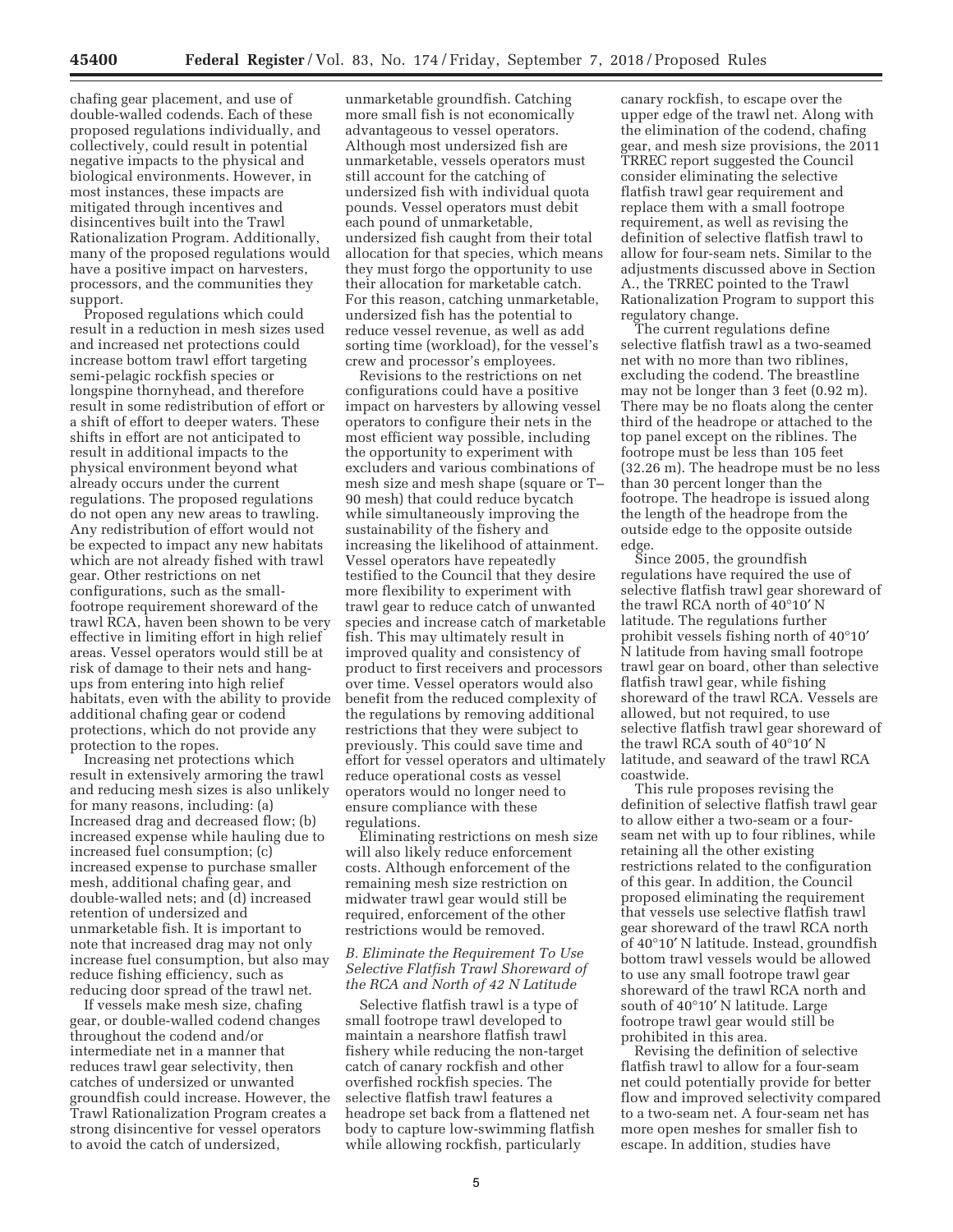demonstrated that improved flow within nets improves fishing efficiency, which may increase catch of marketable target and non-target groundfish (*e.g.,*  widow rockfish, yellowtail rockfish, and Pacific cod), and reduce bycatch of small or unmarketable groundfish (*e.g.,*  undersized redstripe rockfish, rosethorn rockfish, sand dabs).

Eliminating the requirement to use selective flatfish trawl gear north of 40°10′ N. latitude could result in a shift in bottom trawl effort shoreward of the trawl RCA north of 40°10′ N. latitude and increased catch of selected pelagic or semi-pelagic groundfish species (*e.g.,*  widow and canary rockfish) over the continental shelf. The shift in fishing effort away from the area seaward of the trawl RCA, is most likely to occur prior to May 15th when midwater trawling is prohibited. Any increased catch would be expected to remain within the current annual catch limits for target and non-target groundfish, and nongroundfish stocks. Furthermore, increased efficiency (*e.g.,* more open meshes due to use of four-seam trawl, improved flow, catch of larger rockfish and roundfish, and improved function of selective devices) may lead to some reduction in overall bottom trawling effort, an increase catch of larger marketable fish, and a decrease catch of small unwanted species.

During development of the proposed action for the 2017 Salmon Biological Opinion, the Council considered several analyses that discussed the potential impacts that the future fishery, including possible impacts from the elimination of the selective flatfish trawl gear requirement, may have on the incidental take of Chinook salmon in the Pacific Coast's groundfish trawl fishery. NMFS presented an analysis at the April 2017 Council meeting, under the 2017 Salmon Biological Opinion agenda item, that suggested that removal of this requirement could dramatically increase the incidental take of Chinook salmon north of 40°10′ N. latitude. At the time, the data that were used suggested this gear requirement is driving the differences in bycatch rates. However, that analysis acknowledged numerous caveats associated with comparing bycatch rates between different periods of time (*i.e.* now vs. 20 years ago) and uncertainty as to how this information could be applied to today's fishery.

To gather data about the potential impacts of changing the existing selective flatfish trawl gear requirement for today's fishery, NMFS issued two EFPs for the 2017 and 2018 groundfish fishing years that, among other measures, exempted vessels from the

selective flatfish trawl gear requirement. At its March 2017 and March 2018 meetings, during development of the 2017 and 2018 Trawl Gear EFPs, the Council twice considered and rejected including the area shoreward of the trawl RCA between 42° N latitude and 40°10′ N latitude in the exemption to the selective flatfish trawl gear requirement due to concerns over potential impacts to Chinook salmon. NMFS ultimately permitted more than 40 vessels to participate in the two EFPs. These vessels have completed more than 200 EFP trips. Based on the analysis of this new information, changes that have occurred within the fishery over the past several year, and the analysis in the December 2017 biological opinion, NMFS has determined that Chinook salmon bycatch is unlikely to increase in the area north of 42° N latitude (the southern boundary of the 2017 and 2018 Trawl Gear EFPs) on a scale shown in the report NMFS presented April 2017.

Potential impacts to Chinook salmon in the area between 42° N latitude and 40°10′ N latitude are less certain. The December 2017 biological opinion on salmon bycatch in the Pacific Coast Groundfish Fishery discussed that significant uncertainty exists in the magnitude of impacts, especially the species-level impacts, for fisheries in locations or time periods outside the available data. Areas south of 42° N latitude, particularly between January and early May (outside the Pacific primary whiting season), have particularly limited information because most fishing tends to take place north of 42° N latitude due to other restrictions (*i.e.* federal prohibition on whiting processing south of 42° N lat.).

In addition to concerns about the uncertainty in Chinook salmon bycatch in the groundfish fishery in the area between 42° N. latitude and 40°10′ N latitude, NMFS has made the preliminary determination that the proposed changes to the selective flatfish trawl gear requirement shoreward of the trawl RCA between 42° N latitude and 40°10′ N latitude may be out of compliance with the terms and conditions of the December 2017 Salmon Incidental Take Statement. Term and Condition 4b requires that ''prior to allowing additional nonwhiting trawling south 42° N latitude, NMFS will implement one or more EFPs designed to collect information about Chinook and coho bycatch levels and stock composition from fishing in those areas or at those times for a minimum of three years.''

Based on these concerns and the information presented at the Council meetings and while developing this rule, NMFS is specifically asking for public comment on the elimination of the requirement to use selective flatfish trawl gear in the area between 42° N latitude and 40°10′ N latitude.

#### *C. Proposed Regulations for Vessel Operations*

This section discusses the three proposed regulations that relate to vessel operations on a single fishing trip, including allowing vessels that fish in the Shorebased IFQ Program under the Trawl Rationalization Program to carry and fish groundfish bottom and midwater trawl gears on the same trip, fish across IFQ management lines, and bring a new haul on deck before the catch from a previous haul is stowed. These three measures are discussed together because they could have similar impacts on vessel operations and catch accounting. Below is a short description of each of the proposed regulations followed by a summary of the potential impacts of each of these measures combined.

1. Eliminate the Prohibition on Multiple Types of Groundfish Trawl Gears Carried and Fished on the Same Trip

The GMT suggested the use of multiple fishing gears on a single trip under the Shorebased IFQ Program to the Council at its November 2011 meeting. The current restrictions on the use of multiple fishing gears during a single trip under the IFQ Program are complex, with different sections of the regulations allowing vessels to carry different gear combinations in different parts of the EEZ. For example, the regulations prohibit vessels from using multiple types of bottom trawl gear during a single trip when fishing seaward or shoreward of the trawl RCA south of 40°10′ N latitude. However, the regulations do not include a similar prohibition for the area north of 40°10′ N latitude, where vessels may fish with multiple types of trawl gear seaward of the trawl RCA. The GMT suggested that simplifying the regulations to allow vessels to carry and fish with multiple types of gear on the same trip could improve economic efficiency and improve safety at sea by reducing the number of trips and days at sea.

Regulations define the following trawl gear types: Large footrope trawl, small footrope trawl, selective flatfish trawl, and midwater trawl. North of 40°10′ N latitude, a vessel may not have both groundfish trawl gear and nongroundfish trawl gear on board simultaneously, or have multiple trawl gear types (groundfish bottom or midwater trawl gear) on board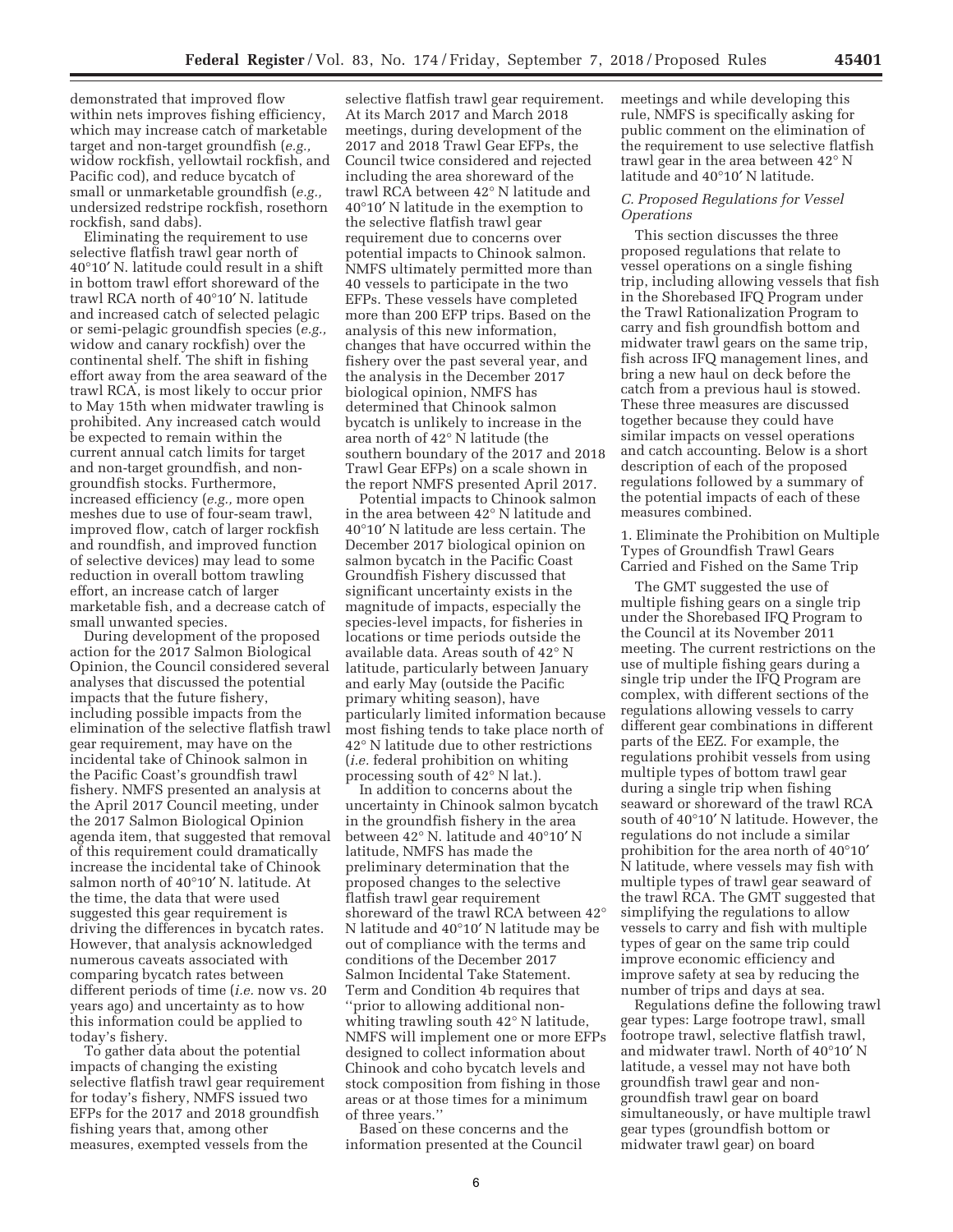simultaneously. A vessel may, however, have more than one type of limited entry bottom trawl gear on board (selective flatfish trawl or small footrope trawl gear), either simultaneously or successively, during a trip limit period, with one exception. Only a selective flatfish trawl is allowed onboard when fishing shoreward of the trawl RCA (§ 660.130(c)(2)). Finally, a vessel may have more than one type of midwater groundfish trawl gear on board, either simultaneously or successively, during a cumulative period. South of 40°10′ N latitude, a vessel may not have both groundfish trawl gear and nongroundfish trawl gear on board simultaneously, may not have both bottom trawl gear and midwater trawl gear on board simultaneously, and may not have small footrope trawl gear and any other type of bottom trawl gear on board simultaneously.

Limited entry trawl vessels were allowed to fish with multiple trawl gears during the same trip prior to the development of the trawl RCA. To ensure that bottom trawl gear was not used within trawl RCA, a new regulation was published in 2003 to allow no more than one type of trawl gear on board during a single fishing trip (68 FR 907, January 7, 2003). Regulations requiring vessel monitoring systems (VMS), paired with vessel declarations, became effective on January 1, 2004, to ensure adequate monitoring and to enforce these new gear-specific area restrictions (68 FR 62375, November 4, 2003). Additional monitoring requirements implemented through the Trawl Rationalization Program and changes to when a declaration can be made, proposed through this rule, have made the prohibition unnecessary to achieve its original purpose.

The Council recommended and NMFS proposes eliminating the prohibition on vessels carrying both groundfish bottom trawl gear and midwater trawl gear onboard simultaneously while fishing under the Shorebased IFQ Program north of 40°10′ N latitude, or south of 40°10′ N latitude. Additionally, the rule proposes eliminating the prohibition on having bottom trawl gear, other than selective flatfish trawl gear, on board shoreward of the RCA and north of 40°10′ N latitude. Instead, vessels would be allowed to have any type of bottom trawl (small/large footrope or selective flatfish trawl) and midwater trawl gear on board simultaneously and would be allowed to fish any of these trawl gears during a single trip as long as the appropriate declaration is made when gears are changed. Vessels would be

required to keep and land all catch separately by gear type, and catch would be reported on electronic fish tickets by gear type. This rule would not adjust the current provision that requires vessels to stow any gear not authorized for use in the area when transiting through a groundfish conservation area. For species managed with trip limits, crossover provisions, and gear-specific trip limits, all current regulations would remain in effect.

This rule would also modify recordkeeping and reporting requirements for vessels fishing in the Shorebased IFQ Program who choose to use more than one type of groundfish trawl gear on the same trip. These vessels would be required to make a new gear declaration from sea to indicate that they have chosen to fish with a new gear type (*i.e.,* groundfish bottom trawl vs. midwater trawl). Currently, the regulations only allow vessels to declare one type of trawl gear at a time when fishing in the Trawl Rationalization Program. Vessel operators must declare a gear type for a trip prior to leaving port. Therefore, under the current regulations, after a vessel operator has submitted a gear declaration report to NMFS, the vessel cannot change activities, including fishing with any gear other than the gear type that the vessel declared at the start of the trip, until the vessel returns to port and offloads all fish. The proposed regulations would allow vessels operators in the Shorebased IFQ Program who choose to use multiple groundfish trawl gears on the same trip to adjust their trip declarations from sea. Vessel operators would need to make a declaration any time they switched to a gear other than the gear that was declared at the start of the fishing trip, to continued enforcement of closed areas, but they would not be required to return to port to make the new declaration.

Allowing the use of multiple IFQ trawl gears on the same trip could potentially reduce the time at sea, further reducing daily fuel and observer coverage costs. It would also allow greater flexibility for harvesters while at sea when choosing how best to use quota pounds. For instance, vessels could choose to avoid using bottom trawl gear when that gear might result in high catch of prohibited species. Instead they could switch their gear type, and fishing strategy, to target nonwhiting midwater species complexes in the same area, which may have reduced interactions with prohibited species, by changing to another trawl gear type. Alternatively, a vessel could choose to target more abundant bottom trawl

species on the same trip if it finds targeting non-whiting midwater species to be less profitable or carry increased risk of encountering non-target catch.

Allowing groundfish bottom and midwater trawl gear to be fished on the same trip could have some limited indirect effects on stock assessments for target and non-target species. Because it is impossible for observers and vessels using electronic monitoring to monitor the hold once the catch is stored, there is the potential that removing the prohibition on multiple types of trawl gear could reduce the quality of stock assessments and economic analysis to some extent if the catch mingles and is recorded incorrectly.

2. Eliminate the Prohibition on Bringing a New Haul Onboard Before All Catch From the Previous Haul Is Stowed

The proposed elimination of the prohibition on bringing a new haul on board before all catch from a previous haul had been stowed first came to the Council from the GAP at the Council's November 2015 during discussions of the range of alternatives for the trawl gear changes package. Under current regulations, vessels fishing in the Shorebased IFQ Program are prohibited from bringing a new haul on board the deck until all catch from the previous haul has been stowed. Catch cannot be stowed until all protocols under the Electronic Monitoring Program or the West Coast Groundfish Observer Program (WCGOP) have been completed. Additionally, the regulations require vessels to stow all catch from a haul before the new haul is brought onboard. These requirements were added to the regulations in 2011, through implementation of the Trawl Rationalization Program, to aid observers in carrying out their duties.

This rule proposes eliminating the existing prohibition on bringing a haul on board before the previous haul has been stowed, and the requirement to stow all catch before catch from a new haul is brought on board. However, vessels would be required to keep separate catch from separate hauls until the observer could complete the haulspecific collection of catch for sampling. Vessels fishing with electronic monitoring would be required to keep catch from different hauls separate on deck until fully documented according to protocols established in the specific vessel's monitoring plan. All vessels would still be required to land any catch that was caught using different gears separated by gear type.

Eliminating this prohibition could provide some limited benefit to the vessels. Completely sorting and stowing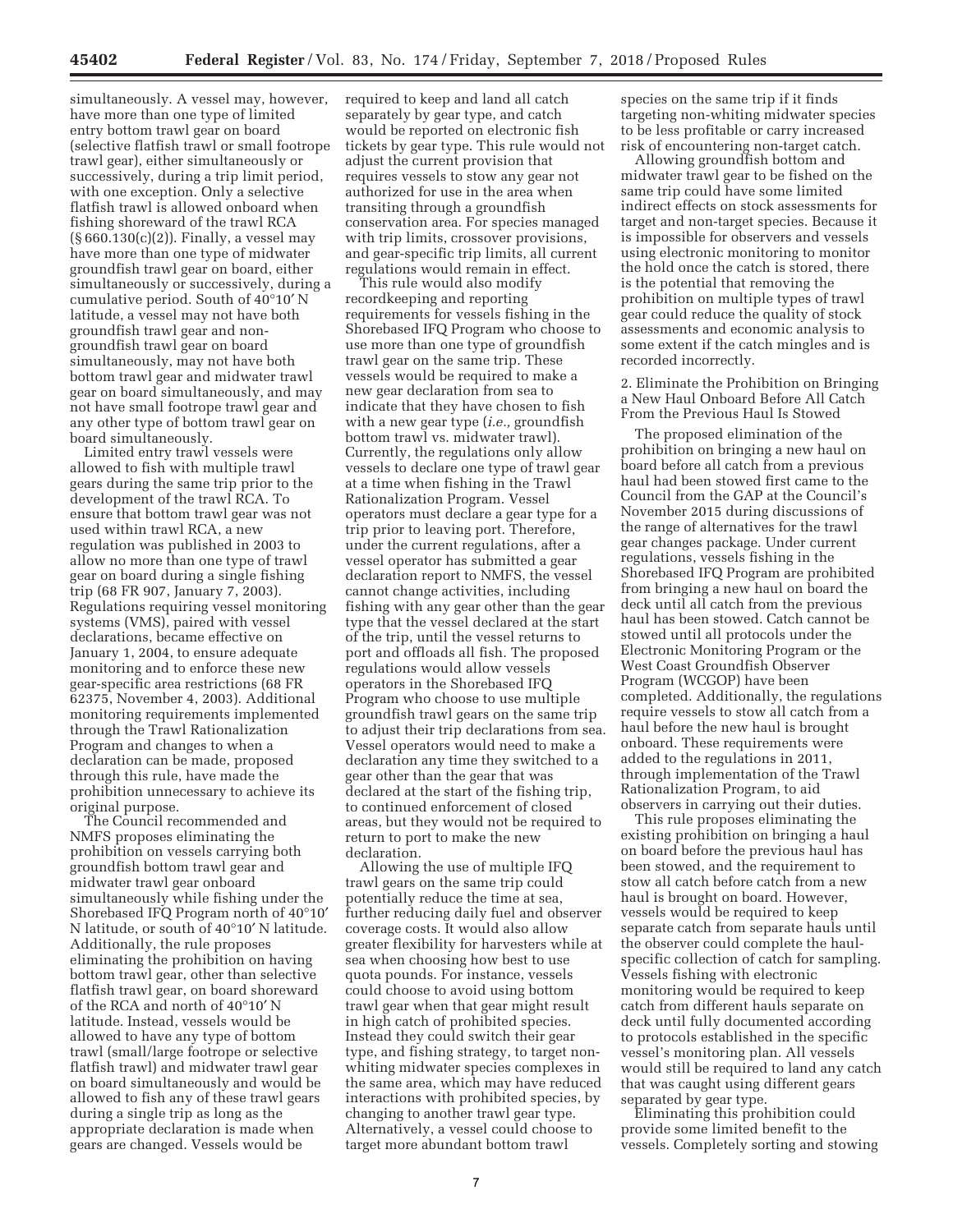catch from a haul in the trawl fishery can take several hours. There have been some instances when the onboard observer may not require all catch to be removed from deck and stowed to successfully complete sampling duties. As long as catch from different hauls does not mingle, the vessel operator could bring a second haul onboard while the observer is completing their duties.

Eliminating the prohibition on bringing a new haul on board could have some potential negative effects on observers if this causes vessel operators to pressure observers to complete their duties more quickly so a new haul could be brought onboard. Degraded observer data could result in indirect impacts on stocks if stock data is affected. The current regulations require that the observers are provided reasonable assistance to complete all duties, including providing adequate time and space to do so. These regulations would still be enforced if the prohibition on bringing a new haul onboard is eliminated.

3. Eliminate the Prohibition on Fishing in Multiple IFQ Management Areas on the Same Tow

There are currently four IFQ management areas in the regulations that are based on the stock information for select species, harvest allocations, and the corresponding quota shares for species. The IFQ management areas include:

- The area between the U.S./Canada border and 40°10′ N latitude
- The area between 40°10′ N latitude and 36° N latitude
- The area between 36° N latitude and 34°27′ N latitude
- The area between 34°27' N latitude and the U.S./Mexico border.

The Council created these areas as part of the Trawl Rationalization Program to allow for different management measures for species or species groups in different IFQ management areas. Several IFQ species are tracked either as a single species with different quota share by area, or as a single species in one area and as a component of an assemblage in another area (*e.g.,* minor shelf or slope complex north or south of 40°10′ N latitude). To address differences in management measures for species or species complexes among IFQ management areas, vessels have been prohibited from fishing in different IFQ management areas during the same fishing trip.

As mentioned previously, the Council held a workshop in Portland, Oregon on August 29 and 30, 2012. The result of

that workshop was a list of recommendations to the Council at its November 2012 meeting. One of those recommendations included the elimination of the prohibition on fishing across management lines for vessels fishing under the Shorebased IFQ Program. Instead, participants suggested allowing vessels to move across IFQ management lines on a single tow.

This rule proposes eliminating the prohibition on fishing in multiple IFQ management areas on the same trip for vessels fishing in the Shorebased IFQ Program. These vessels would be allowed to fish in multiple IFQ management areas on the same trip and the same haul. If retaining catch from multiple IFQ management areas, catch would not need to be sorted by area. Catch from multiple IFQ management areas would be recorded on the same ticket.

Based on recommendations from industry, this rule also proposes to allow vessels to fish across management lines in the same tow. Catch from vessels fishing across management lines would be assigned to an area and quota pounds would be deducted from vessel accounts based on the proportion of hauls in a given management area. For example, if six hauls were taken in one IFQ management area, and two hauls were taken in another management area, the total catch would be apportioned to management areas by a 6 to 2 ratio.

The proposed regulations would improve flexibility for vessels when selecting their harvest strategies to best utilize their available IFQ. Vessels that operate near a management line would most likely benefit the most from reduced operational costs by not having to haul back gear and reset to start a new haul on the other side of the management area boundary line. Vessel towing across lines could reduce the number of hauls and therefore fuel costs and time at sea.

The proposed regulations do increase the catch accounting complexity and could potentially reduce the accuracy of catch reporting. NMFS would need to accurately track the number of hauls in a given area and apply this estimation to total catch landing weight to determine the pro-rata assignment. Additionally, the combination of allowing multiple trawl gears onboard and fishing in multiple management areas creates more complexity to managers in assigning catches.

4. Summary of Potential Impacts From Proposed Regulations for Some Vessel **Operations** 

The proposed regulations would change how vessels in the Shorebased

IFQ Program may operate as they would be allowed to tow across IFQ management areas, carry and fish with groundfish bottom and midwater trawl gear, and bring a new haul on board before the previous haul has been stowed. The effect of eliminating these prohibitions is most directly felt by harvesters who would have more flexibility in how they operate their vessels. The proposed regulations are unlikely to increase fishing effort (*i.e.*  number of trips) or cause a significant shift in fishing behavior. However, vessels may change where they fish, and would be expected to be more efficient in their fishing practices, which could ultimately increase effort (*i.e.* catch/ hour). These impacts are expected to be minimal as most vessels will likely not choose to carry and fish multiple gears on every trip. Additional impacts to the physical environment caused by the proposed regulations are not anticipated because these provisions do not open any new areas to fishing, and vessels will still be required to abide by all groundfish conservation areas. Direct impacts to the biological environment are not expected from these measures. Vessels in the Shorebased IFQ Program are required to cover all catch with quota pounds. Net configurations would not be affected by these proposed regulations.

Vessel operators are expected to use the flexibility to create an efficient fishing strategy that best limits bycatch of non-target and protected species while still maximizing catch of their target species. Vessels would maximize attainment of IFQ by carrying and fishing with both midwater and groundfish bottom trawl gear on the same trip. According to vessel operators, trawl vessels average between 10 and 20 days spent annually traveling back and forth to port to change gear types. If vessels in the Shorebased IFQ Program had less restrictions on how they operate their vessels, including carrying multiple types of trawl gear onboard, vessel operators may be able to eliminate most days spent traveling back and forth to port to change gears resulting in financial savings. For example, the mean fixed operational costs for non-whiting trawl vessels in the Trawl Rationalization Program is just over \$5,000 per day. If these vessels were to eliminate 10–20 days which had been previously used to transit back and forth to port, then that would be a savings of between \$50,000 and \$100,000 per vessel per year.

Vessel operators would also likely create efficiencies and save money if fishing near an IFQ management line. A vessel operator would not have to haul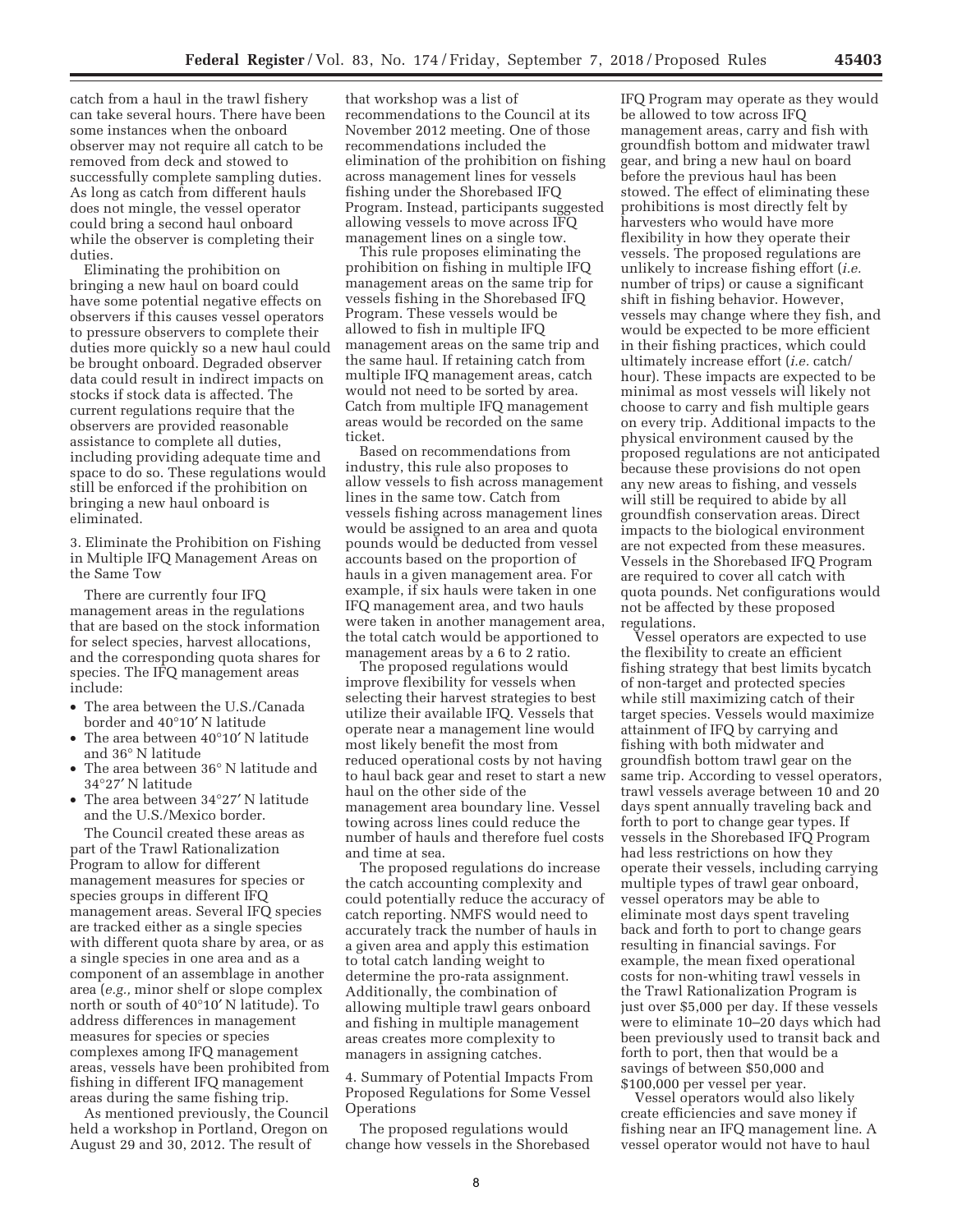back gear and reset to start a new haul in a new management area. Vessel towing across IFQ management lines could reduce the number of hauls and therefore the amount of fuel spent trawling and maneuvering the vessel to optimize harvest, potentially increasing attainment for the few vessels that are currently hampered by their inability to cross management lines.

Eliminating regulations that manage vessel operations could also have some potential negative impacts to processors, observers, and managers. Due to the complexity of the sorting options for vessels fishing across IFQ management lines, processors could have difficulty handling deliveries, as the number of hauls in each area would need to be tracked and reported on fish tickets. Additional catch accounting complexity would also result from needing to track the number of hauls by management area. Vessels using multiple groundfish trawl gears on a single trip would need to keep all catch separated by gear type. However, as there are no monitors or cameras below deck, it would be impossible for shoreside monitors, first receivers, vessel operators, or observers to ensure that catch has been kept separate.

A vessel observer's ability to process samples would be the limiting factor for increased efficiency on vessels where an operator would like to bring a new haul onboard before the previous haul has been stowed. Catch from hauls caught by the same gear could not be mixed until the observer had taken all the necessary samples. Therefore, additional pressure on the observer to do their work quickly may result. This pressure could cause mistakes and ultimately degrade data quality. Maintaining restrictions on pressuring observers or catch monitors would ensure continued accurate monitoring and reporting of catch, and help maintain quality catch at sea and landing data used to manage the fishery in season and for stock assessments used to develop catch limits and harvest guidelines.

# **III. Classification**

Pursuant to section 304(b)(1)(A) of the Magnuson-Stevens Act, the NMFS Assistant Administrator has made a preliminary determination that this proposed rule is consistent with the Pacific Coast Groundfish FMP, other provisions of the Magnuson-Stevens Act, and other applicable law. In making the final determination, NMFS will consider the data, views, and comments received during the public comment period. NMFS also prepared an environmental assessment (EA) for

this action. Copies of the draft EA and other supporting documentation is available from NMFS (see **ADDRESSES**) or visit NMFS's website at *http:// www.westcoast.fisheries.noaa.gov/ fisheries/groundfish*\_*catch*\_*shares/ rules*\_*regulations/trawl*\_*regulations*\_ *compliance*\_*guides.html.* 

The Office of Management and Budget has determined that this proposed rule is not significant for purposes of Executive Order 12866.

This proposed rule does not contain policies with Federalism or ''takings'' implications as those terms are defined in E.O. 13132 and E.O. 12630, respectively.

The Chief Counsel for Regulation of the Department of Commerce certified to the Chief Counsel for Advocacy of the Small Business Administration that this proposed rule, if adopted, would not have a significant economic impact on a substantial number of small entities.

The proposed regulations for groundfish bottom trawl and midwater trawl gear would directly affect vessels fishing under the Pacific Coast Groundfish Fishery's Trawl Rationalization Program. Eliminating restrictions on mesh size, chafing gear, and codend will allow vessels to experiment with different mesh sizes and net coverings, which could help reduce fishing operational costs and days on sea. Removing the requirement to use selective flatfish trawl gear and revising the definition to allow for fourseam nets will allow vessel operators to target recently rebuilt overfished stocks, such as widow and yellowtail rockfishes. Allowing vessels that fish in the Shorebased IFQ Program, a component of the Trawl Rationalization Program, to carry and fish with multiple groundfish trawl gears, fish across management lines, and bring a new haul onboard the vessel before the previous haul is stowed could help improve the efficiency of fishing practices. Vessels would not be required to return to port to change gears or haul back to move and reset on the other side of an IFQ management line. Vessels could spend less time at sea, which would reduce fuel and observer costs. Our analysis of the likely economic impacts of this action predicts that these regulatory changes will have positive impacts on fishing vessels, seafood processors, and fishing communities.

#### **IV. Description of Regulated Entities**

For the purposes of our Regulatory Flexibility Act (RFA) analysis, the proposed action is expected to affect entities that both process and harvest groundfish under the Trawl Rationalization Program. The U.S. Small

Business Association (SBA) established criteria for business in the fishery sector to qualify as small entities. Under that standard, two small processing entities, each of which owns one groundfish permit, would be regulated by the proposed rule. Seven large entities, which own 30 groundfish permits, would be regulated by the proposed rule.

For RFA purposes only, NMFS established a small business size standard for businesses, including their affiliates, whose primary industry is commercial fishing (see 50 CFR 200.2). A business primarily engaged in commercial fishing (NAICS code 11411) is classified as a small business if it is independently owned and operated, is not dominant in its field of operation (including its affiliates), and has combined annual receipts not in excess of \$11 million for all its affiliated operations worldwide. The determination as to whether the entity is large or small is based on the average annual revenue for the 3 years from 2013 through 2015. Limited entry groundfish vessels are required to selfreport size across all affiliated entities. Of the businesses who earn the majority of their revenue from commercial fishing, one self-reported as large. This entity owns four groundfish permits. The remaining 117 entities primarily involved in seafood harvest selfidentified as small, and own 139 permits.

A total of 113 vessels harvested groundfish in the Trawl Rationalization at some point and would potentially benefit from some or all of the flexibility offered in the proposed rule. However, this number of entities represents the maximum number of affected entities. Not all permit owners choose to fish each season, therefore, not all 113 vessels would benefit from this action each year. Only those vessels which are active vessels are the most likely to benefit and be directly impacted by regulations.

#### **V. Description of the Proposed Regulations**

The proposed regulations would eliminate and revise regulations that govern the use and configuration of groundfish bottom and midwater trawl gear fished under the Pacific Coast Groundfish Fishery's Trawl Rationalization Program. The specific revisions would eliminate the minimum mesh size requirement for groundfish bottom trawl and midwater trawl gear; the prohibition on the use of doublewalled cod-ends; restrictions on where and how chafing gear can be attached to the trawl net; the requirement to use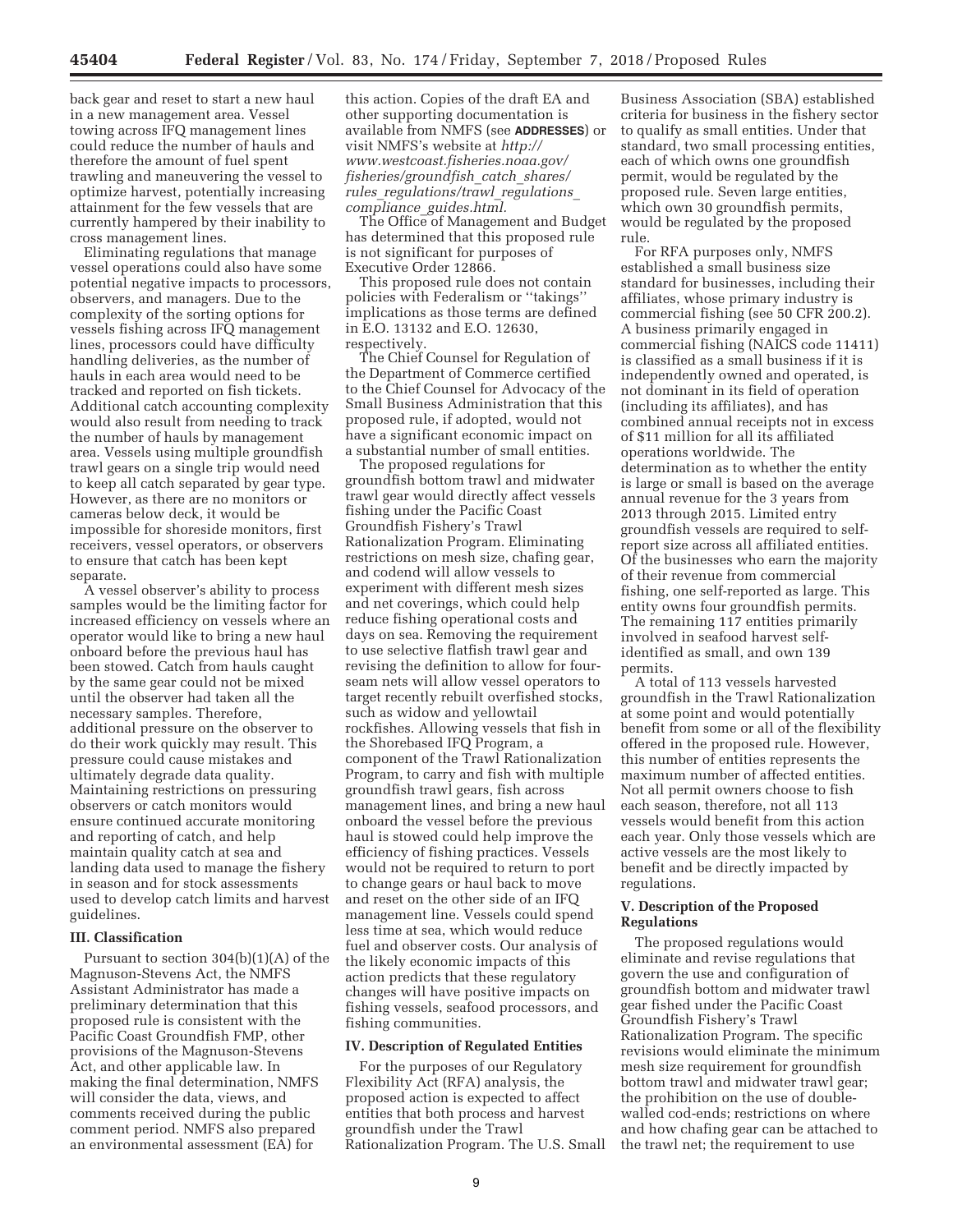selective flatfish trawl gear shoreward of **List of Subjects in 50 CFR Part 660**  the trawl RCA; the prohibition on carrying and using multiple types of groundfish trawl gear (bottom trawl and midwater trawl) on the same trip; the prohibition on fishing across individual fishing quota management lines on the same haul; and the prohibition on bringing a new haul onboard before all catch from the previous haul has been stowed.

# **VI. Collection of Information Requirements**

This action contains a change to an information collection requirement, which has been approved by the Office of Management and Budget (OMB) under OMB Control Number 0648–0573: Expanded Vessel Monitoring System Requirement for the Pacific Groundfish Fishery. The proposed regulatory change, which is described above in section C.1 of the preamble, would allow vessel operators who fish in the Shorebased IFQ Program to make a new declaration from sea when a new gear fished on a trip. This revision would remove the requirement that vessels return to port to make a new declaration. The numbers of declaration reports the vessel operator is required to submit to NMFS would not change under this request. Therefore, no small entity would be subject to additional reporting requirements.

Overall, the proposed regulations are expected to have a positive economic effect on small entities. The elimination of these regulations would alleviate some restrictions on how vessels fishing in the Trawl Rationalization may use and configure their gear. Eliminating regulations that may be constraining on industry members and are no longer needed due to the new management system is likely to generate additional groundfish gross revenues as vessels are able to obtain more of their quota and reducing their fishing operational costs. Allowing vessels more flexibility to configure their gear will also allow vessel operators to innovate and adapt to an ever changing environment.

This action is not expected to have a significant economic impact on a substantial number of small entities. The effects on the regulated small entities identified in this analysis are expected to be positive. Under the proposed action, small entities would not be placed at a competitive disadvantage relative to large entities, and the regulations would not reduce the profits for any small entities. As a result, an initial regulatory flexibility analysis is not required, and none has been prepared.

Fisheries, Fishing, and Indian Fisheries.

Dated: August 31, 2018.

#### **Samuel D. Rauch III,**

*Deputy Assistant Administrator for Regulatory Programs, National Marine Fisheries Service.* 

For the reasons set out in the preamble, 50 CFR part 660 is proposed to be amended as follows:

# **PART 660–-FISHERIES OFF WEST COAST STATES**

■ 1. The authority citation for part 660 continues to read as follows:

**Authority:** 16 U.S.C. 1801 *et seq.,* 16 U.S.C. 773 *et seq.,* and 16 U.S.C. 7001 *et seq.* 

■ 2. In § 660.11, amend the definition of ''Fishing gear'' by revising paragraphs  $(7)$  and  $(11)(iii)(B)$  to read as follows:

#### **§ 660.11 General definitions.**  \* \* \* \* \*

*Fishing gear* includes the following types of gear and equipment: \* \* \* \* \*

(7) *Mesh size* means the opening between opposing knots, or opposing corners for knotless webbing. Minimum mesh size means the smallest distance allowed between the inside of one knot or corner to the inside of the opposing knot or corner, regardless of twine size.

- $(11) * * * *$
- (iii) \* \* \*

(B) *Chafing gear* means webbing or other material that is attached to the trawl net to protect the net from wear and abrasions either when fishing or hauling on deck.

\* \* \* \* \* ■ 3. In § 660.13, revise paragraph (d) to read as follows:

# **§ 660.13 Recordkeeping and reporting.**

\* \* \* \* \*

(d) *Declaration reporting requirements*—When the operator of a vessel registers a VMS unit with NMFS OLE, the vessel operator must provide NMFS with a declaration report as specified at paragraph (d)(4)(iv) of this section. The operator of any vessel that has already registered a VMS unit with NMFS OLE but has not yet made a declaration, as specified at paragraph (d)(4)(iv) of this section, must provide NMFS with a declaration report upon request from NMFS OLE.

(1) *Declaration reports for vessels registered to limited entry permits.* The operator of any vessel registered to a limited entry permit must provide NMFS OLE with a declaration report, as specified at paragraph (d)(4)(iv) of this section, before the vessel leaves port on a trip in which the vessel is used to fish in U.S. ocean waters between 0 and 200 nm offshore of Washington, Oregon, or California.

(i) Limited entry trawl vessels fishing in the Shorebased IFQ Program must provide NMFS OLE with a new declaration report each time a different groundfish trawl gear (bottom or midwater only) is fished. The declaration may be made from sea and must be made to NMFS before a different type (bottom or midwater only) of groundfish trawl gear is fished.

(ii) [Reserved]

(2) *Declaration reports for all vessels using non-groundfish trawl gear.* The operator of any vessel that is not registered to a limited entry permit and which uses non-groundfish trawl gear to fish in the EEZ (3–200 nm offshore), must provide NMFS OLE with a declaration report, as specified at paragraph (d)(4)(iv) of this section, before the vessel leaves port to fish in the EEZ.

(3) *Declaration reports for open access vessels using non trawl gear (all types of open access gear other than nongroundfish trawl gear).* The operator of any vessel that is not registered to a limited entry permit, must provide NMFS with a declaration report, as specified at paragraph (d)(4)(iv) of this section, before the vessel leaves port on a trip in which the vessel is used to take and retain or possess groundfish in the EEZ or land groundfish taken in the EEZ.

(4) *Declaration reports.* (i) The operator of a vessel specified in paragraphs  $(d)(1)$ ,  $(d)(2)$ , and  $(d)(3)$  of this section must provide a declaration report to NMFS OLE prior to leaving port on the first trip in which the vessel meets the requirement specified at § 660.14(b) to have a VMS.

(ii) A declaration report will be valid until another declaration report revising the existing gear or fishery declaration is received by NMFS OLE. The vessel operator must send a new declaration report when:

(A) A gear type that is different from the gear type most recently declared for the vessel will be used, or

(B) A vessel will fish in a fishery other than the fishery most recently declared.

(iii) During the period of time that a vessel has a valid declaration report on file with NMFS OLE, it cannot fish with a gear other than a gear type declared by the vessel or fish in a fishery other than the fishery most recently declared.

(iv) Declaration reports will include: The vessel name and/or identification number, the gear type, and the fishery

<sup>\* \* \* \* \*</sup>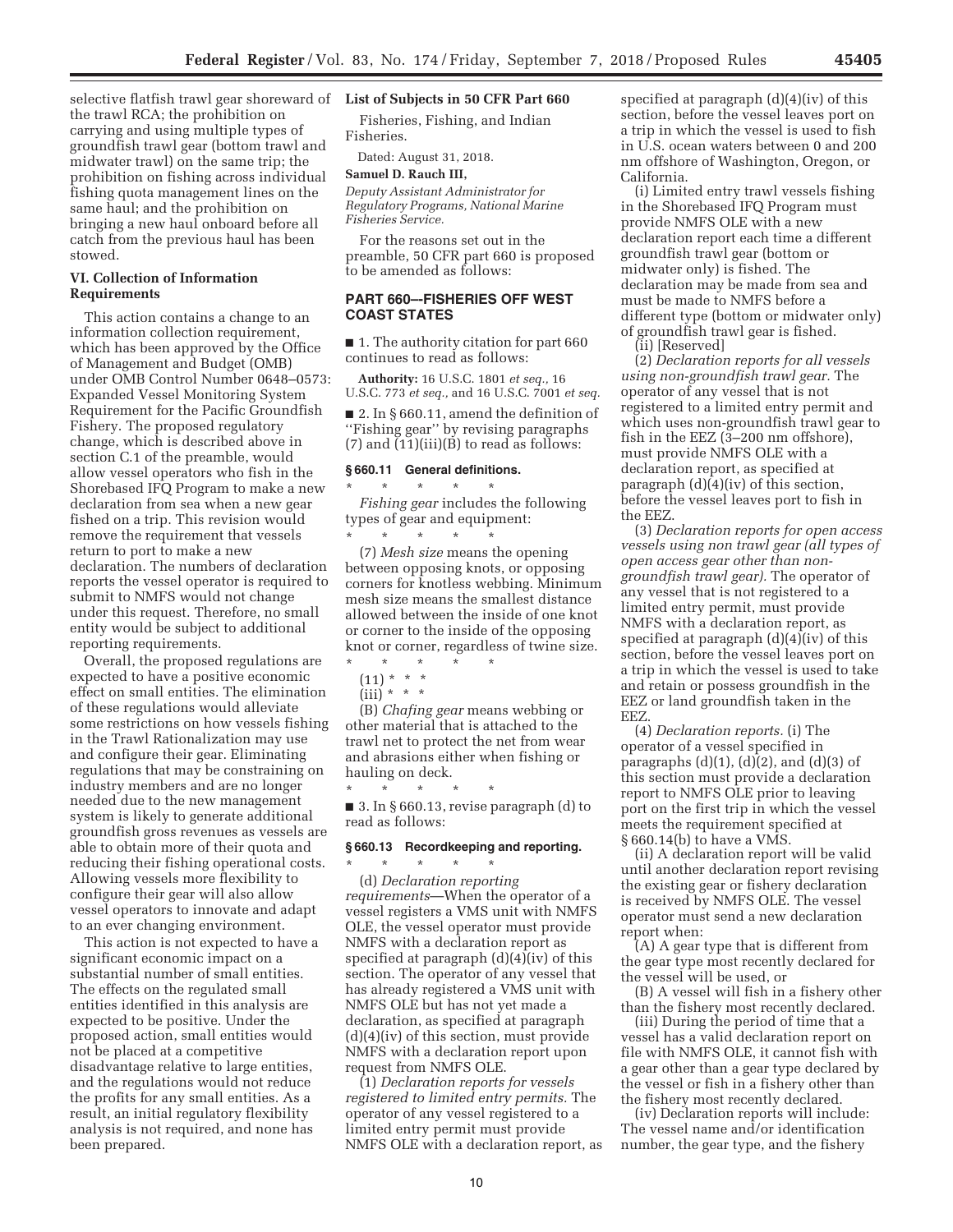(as defined in paragraph  $(d)(4)(iv)(A)$  of this section).

(A) One of the following gear types or sectors must be declared:

(*1*) Limited entry fixed gear, not including Shorebased IFQ Program,

(*2*) Limited entry groundfish nontrawl, Shorebased IFQ Program,

(*3*) Limited entry midwater trawl,

non-whiting Shorebased IFQ Program, (*4*) Limited entry midwater trawl,

Pacific whiting Shorebased IFQ Program,

(*5*) Limited entry midwater trawl,

Pacific whiting catcher/processor sector, (*6*) Limited entry midwater trawl,

Pacific whiting mothership sector (catcher vessel or mothership), (*7*) Limited entry bottom trawl,

Shorebased IFQ Program, not including demersal trawl,

(*8*) Limited entry demersal trawl, Shorebased IFQ Program,

(B) [Reserved]

(v) Upon receipt of a declaration report, NMFS will provide a confirmation code or receipt to confirm that a valid declaration report was received for the vessel. Vessel owners or operators are responsible for retaining the confirmation code or receipt to verify that a valid declaration report was filed.

■ 4. In § 660.25, revise paragraph  $(b)(4)(vii)(C)$  to read as follows:

# **§ 660.25 Permits.**

- $\star$   $\star$
- (b) \* \* \*
- $(4) * * * *$  $(vii) * * * *$ 
	-

(C) *Limited entry MS permits and limited entry permits with an MS/CV or a C/P endorsement.* Limited entry MS permits and limited entry permits with an MS/CV or a C/P endorsement may be registered to another vessel up to two times during the calendar year as long as the second change in vessel registration is back to the original vessel. The original vessel is either the vessel registered to the permit as of January 1, or if no vessel is registered to the permit as of January 1, the original vessel is the first vessel to which the permit is registered after January 1. After the original vessel has been established, the first change in vessel registration would be to another vessel, but any second change in vessel registration must be back to the original vessel. For an MS/CV-endorsed permit on the second change in vessel registration back to the original vessel, that vessel must be used to fish exclusively in the MS Coop Program described § 660.150 for the remainder of the calendar year, and declare in to the limited entry mid water trawl, Pacific

whiting mothership sector as specified at  $§ 660.13(d)(4)(iv).$ 

\* \* \* \* \* ■ 5. In § 660.60, revise paragraphs  $(h)(7)$ introductory text, (h)(7)(i) introductory text, (h)(7)(ii)(A), (h)(7)(ii)(B)(*1*) introductory text, and (h)(7)(ii)(B)(*2*) to read as follows:

#### **§ 660.60 Specifications and management measures.**

\* \* \* \* \* (h) \* \* \*

(7) *Crossover provisions.* Crossover provisions apply to three activities: Fishing on different sides of a management line, fishing in both the limited entry and open access fisheries, or fishing in both the Shorebased IFQ Program and the limited entry fixed gear fishery. Fishery-specific crossover provisions can be found in subparts D through F of this part.

(i) *Fishing in management areas with different trip limits.* Trip limits for a species or a species group may differ in different management areas along the coast. The following crossover provisions apply to vessels fishing in different geographical areas that have different cumulative or ''per trip'' trip limits for the same species or species group, with the following exceptions. Such crossover provisions do not apply to: IFQ species (defined at § 660.140(c), subpart D) for vessels that are declared into the Shorebased IFQ Program (see § 660.13(d)(4)(iv)(A), for valid Shorebased IFQ Program declarations); species that are subject only to daily trip limits; or to trip limits for black rockfish off Washington, as described at §§ 660.230(e) and 660.330(e).

\* \* \* \* \*  $(ii) * * * *$ 

(A) *Fishing in limited entry and open access fisheries with different trip limits.*  Open access trip limits apply to any fishing conducted with open access gear, even if the vessel has a valid limited entry permit with an endorsement for another type of gear. Except such provisions do not apply to IFQ species (defined at § 660.140(c), subpart D) for vessels that are declared into the Shorebased IFQ Program (see § 660.13(d)(4)(iv)(A) for valid Shorebased IFQ Program declarations). A vessel that fishes in both the open access and limited entry fisheries is not entitled to two separate trip limits for the same species. If a vessel has a limited entry permit registered to it at any time during the trip limit period and uses open access gear, but the open access limit is smaller than the limited entry limit, the open access limit may not be exceeded and counts toward the limited entry limit. If a vessel has a

limited entry permit registered to it at any time during the trip limit period and uses open access gear, but the open access limit is larger than the limited entry limit, the smaller limited entry limit applies, even if taken entirely with open access gear.

(B) \* \* \* (*1*) *Vessel registered to a limited entry trawl permit.* To fish with open access gear, defined at § 660.11, a vessel registered to a limited entry trawl permit must make the appropriate fishery declaration, as specified at § 660.13(d)(4)(iv)(A). In addition, a vessel registered to a limited entry trawl permit must remove the permit from their vessel, as specified at § 660.25(b)(4)(vi), unless the vessel will be fishing in the open access fishery under one of the following declarations specified at § 660.13(d):  $\star$   $\qquad$   $\star$   $\qquad$   $\star$ 

(*2*) *Vessel registered to a limited entry fixed gear permit(s).* To fish with open access gear, defined at § 660.11, subpart C, a vessel registered to a limit entry fixed gear permit must make the appropriate open access declaration, as specified at  $\S 660.13(d)(4)(iv)(A)$ . Vessels registered to a sablefishendorsed permit(s) fishing in the sablefish primary season (described at § 660.231, subpart E) may only fish with the gear(s) endorsed on their sablefishendorsed permit(s) against those limits. \* \* \* \* \*

■ 6. In § 660.112, revise paragraphs  $(b)(1)(vii), (b)(1)(xi), (b)(1)(xii)(A), (c)(4),$ and (e)(4) to read as follows:

# **§ 660.112 Trawl fishery—prohibitions.**

\* \* \* \* \*

(b) \* \* \*

 $(1) * * * *$ 

(vii) For vessels fishing with multiple trawl gear types on a single trip, fail to keep catch from different trawl gears separate and land the catch separately by gear type.

\* \* \* \* \*

(xi) Mix catch from different hauls before all sampling and monitoring requirements for the hauls have been met.

 $(xii) * * * *$ 

(A) A vessel that is 75-ft (23-m) or less LOA that harvests Pacific whiting and, in addition to heading and gutting, cuts the tail off and freezes the whiting, is not considered to be a C/P vessel nor is it considered to be processing fish, and

\* \* \* \* \*

(c) \* \* \*

(4) Catch, take, or harvest fish in the MS Coop Program with a vessel that does not have a valid VMS declaration for limited entry midwater trawl, Pacific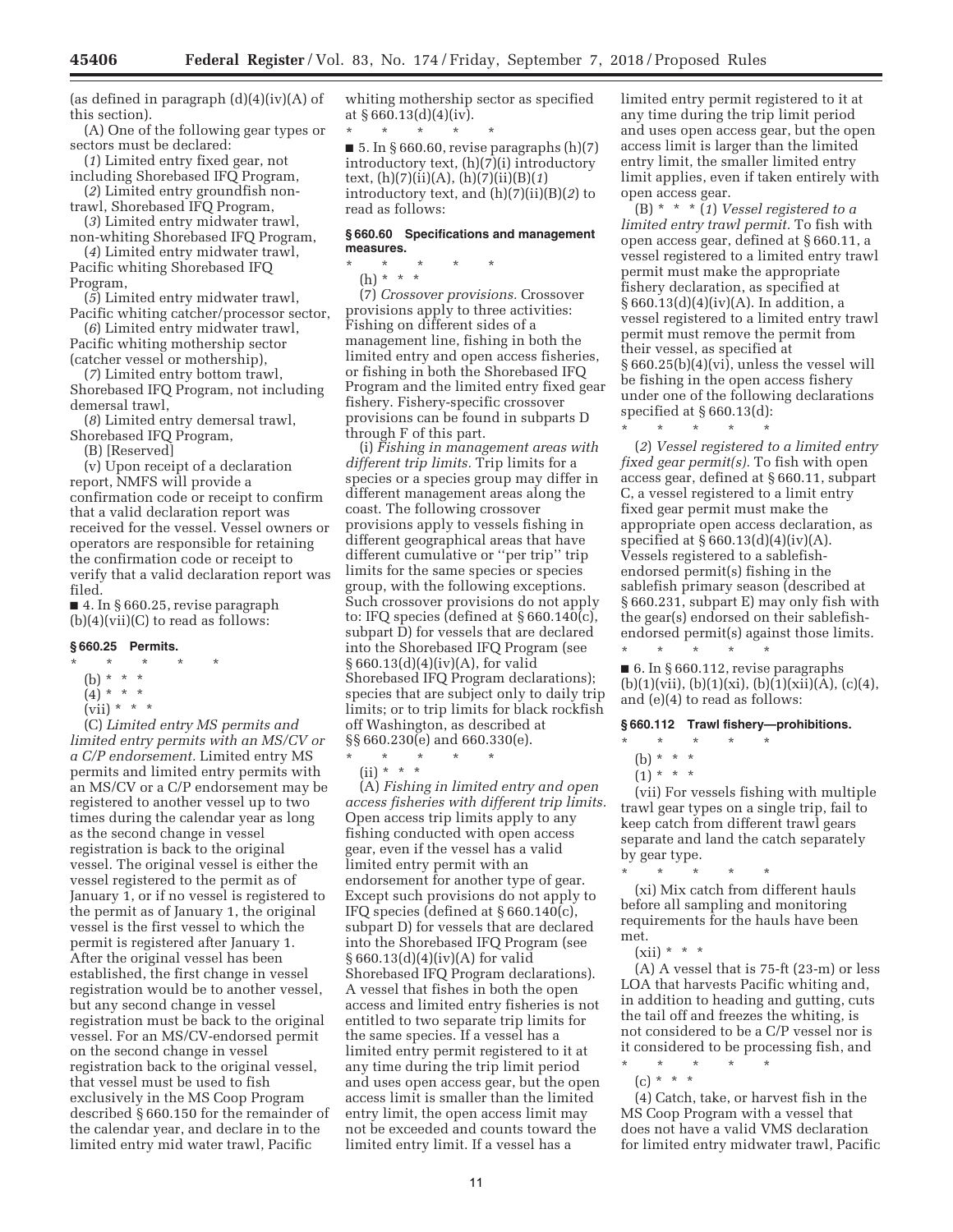whiting mothership sector, as specified at  $§ 660.13(d)(4)(iv)(A)$ , subpart C.

\* \* \* \* \* (e) \* \* \*

(4) Fish in the C/P Coop Program with a vessel that does not have a valid VMS declaration for limited entry midwater trawl, Pacific whiting catcher/processor sector, as specified at

 $\frac{\$660.13(d)(4)(iv)(A).}{*}$  $\star$   $\star$ 

 $\blacksquare$  7. In § 660.113 revise paragraph (b)(3) to read as follows:

#### **§ 660.113 Trawl fishery—recordkeeping and reporting.**

\* \* \* \* \*

(b) \* \* \*

(3) *Gear switching declaration.* Any person with a limited entry trawl permit participating in the Shorebased IFQ Program using groundfish non-trawl gear (*i.e.,* gear switching) must submit a valid gear declaration reporting such participation as specified in  $§ 660.13(d)(4)(iv)(A).$ 

\* \* \* \* \*

■ 8. In § 660.130:

 $\blacksquare$  a. Remove paragraphs (b)(1), (b)(2), and  $(b)(3)(iii)$ ;

■ b. Redesignate paragraphs (b)(3) and  $(b)(4)$  as  $(b)(1)$  and  $(b)(2)$ , respectively; ■ c. Revise the newly redesignated paragraphs  $(b)(1)(ii)(A)$  and  $(b)(2)$ ;  $\blacksquare$  d. Revise paragraphs (c)(1), (c)(2),  $(c)(3)(ii)$ ,  $(c)(4)(i)(A)$ ,  $(c)(4)(i)(B)$ ,  $(c)(4)(i)(D)$  and  $(E)$ ,  $(c)(4)(ii)(A)$  and  $(B)$ ,  $(d)(2)(ii)$ ,  $(e)$  introductory text,  $(e)(4)(ii)$ , and  $(e)(4)(iv)$ .

The revisions read as follows:

#### **§ 660.130 Trawl fishery—management measures.**

- \* \* \* \* \*
	- (b) \* \* \*
	- $(1) * * * *$
	- (ii) \* \* \*

(A) *Selective flatfish trawl gear.*  Selective flatfish trawl gear is a type of small footrope trawl gear. The selective flatfish trawl net must be either a twoseamed or four-seamed net with no more than four riblines, excluding the codend. The breastline may not be longer than 3 ft (0.92 m) in length. There may be no floats along the center third of the headrope or attached to the top panel except on the riblines. The footrope must be less than 105 ft (32.26 m) in length. The headrope must be not less than 30 percent longer than the footrope. The headrope shall be measured along the length of the headrope from the outside edge to the opposite outside edge. An explanatory diagram of a selective flatfish trawl net is provided as Figure 1 of part 660, subpart D.

\* \* \* \* \*

(2) *Midwater (pelagic or off-bottom) trawl gear.* Midwater trawl gear must have unprotected footropes at the trawl mouth, and must not have rollers, bobbins, tires, wheels, rubber discs, or any similar device anywhere on any part of the net. The footrope of midwater gear may not be enlarged by encircling it with chains or by any other means. Ropes or lines running parallel to the footrope of midwater trawl gear must be bare and may not be suspended with chains or any other materials. Sweep lines, including the bottom leg of the bridle, must be bare. For at least 20 ft (6.15 m) immediately behind the footrope or headrope, bare ropes or mesh of 16-inch (40.6-cm) minimum mesh size must completely encircle the net.

 $(c) * * * *$ 

(1) *Fishing with large footrope trawl gear.* It is unlawful for any vessel using large footrope gear to fish for groundfish shoreward of the RCAs defined at paragraph (e)(4) of this section and at §§ 660.70 through 660.74, subpart C. The use of large footrope gear is allowed seaward of the RCAs coastwide.

(2) *Fishing with small footrope trawl gear.* The use of small footrope bottom trawl gear is allowed in all areas where bottom trawling is allowed.

(i) *Fishing with selective flatfish trawl gear.* The use of selective flatfish trawl gear, a type of small footrope trawl gear, is allowed in all areas where bottom trawling is allowed.

(ii) [Reserved]

 $(3) * * * *$ 

(ii) South of 40°10′ N latitude, midwater groundfish trawl gear is prohibited within and shoreward of the RCA boundaries (see § 660.130(e)(4)(i)) and allowed seaward of the RCA boundaries.

(4) \* \* \*

(i) \* \* \*

(A) A vessel may not have both groundfish trawl gear and nongroundfish trawl gear onboard simultaneously.

(B) If a vessel fishes exclusively with large or small footrope trawl gear during an entire cumulative limit period, the vessel is subject to the cumulative limits for that gear.

\* \* \* \* \* (D) If more than one type of groundfish bottom trawl gear (selective flatfish, large footrope, or small footrope) is on board, either simultaneously or successively, at any time during a cumulative limit period, then the most restrictive cumulative limit associated with the groundfish bottom trawl gear on board during that cumulative limit period applies for the entire cumulative limit period.

(E) If a vessel fishes both north and south of 40°10′ N latitude with any type of small or large footrope gear onboard the vessel at any time during the cumulative limit period, the most restrictive trip limit associated with the gear on board applies for that trip and will count toward the cumulative limit for that gear (See crossover provisions at  $§ 660.60(h)(7)$ ).

 $(ii) * *$ 

(A) A vessel may not have both groundfish trawl gear and nongroundfish trawl gear onboard simultaneously.

(B) If a vessel fishes both north and south of 40°10′ N latitude with any type of small or large footrope gear onboard the vessel at any time during the cumulative limit period, the most restrictive cumulative limit associated with the gear on board would apply for that trip and all catch would be counted toward that cumulative limit (See crossover provisions at § 660.60(h)(7)).

 $(d) * * * *$ 

 $(2) * * * *$ 

(ii) *Catcher vessels.* All catch must be sorted by the gear types declared in accordance with § 660.13(d), and to the species groups specified in paragraph (d)(1) of this section for vessels with limited entry permits, except those vessels retaining all catch during a Shorebased IFQ trip (*i.e.,* maximized retention trips). The catch must not be discarded from the vessel and the vessel must not mix catch from hauls until the observer has sampled the catch. Catch separated by trawl gear type must be landed separately by trawl gear type. Prohibited species must be sorted according to the following species groups: Dungeness crab, Pacific halibut, Chinook salmon, other salmon. Nongroundfish species must be sorted as required by the state of landing.

\* \* \* \* \*

(e) *Groundfish conservation areas (GCAs) applicable to trawl vessels.* A GCA, a type of closed area, is a geographic area defined by coordinates expressed in degrees of latitude and longitude. The latitude and longitude coordinates of the GCA boundaries are specified at §§ 660.70 through 660.74. If a vessel is fishing within a GCA listed in this paragraph (e) using trawl gear authorized for use within a GCA, all prohibited gear: must be stowed below deck; or, if the gear cannot readily be moved, must be stowed in a secured and covered manner detached from all towing lines so that it is rendered unusable for fishing; or, if remaining on deck uncovered, must be stowed disconnected from the trawl doors with the trawl doors hung from their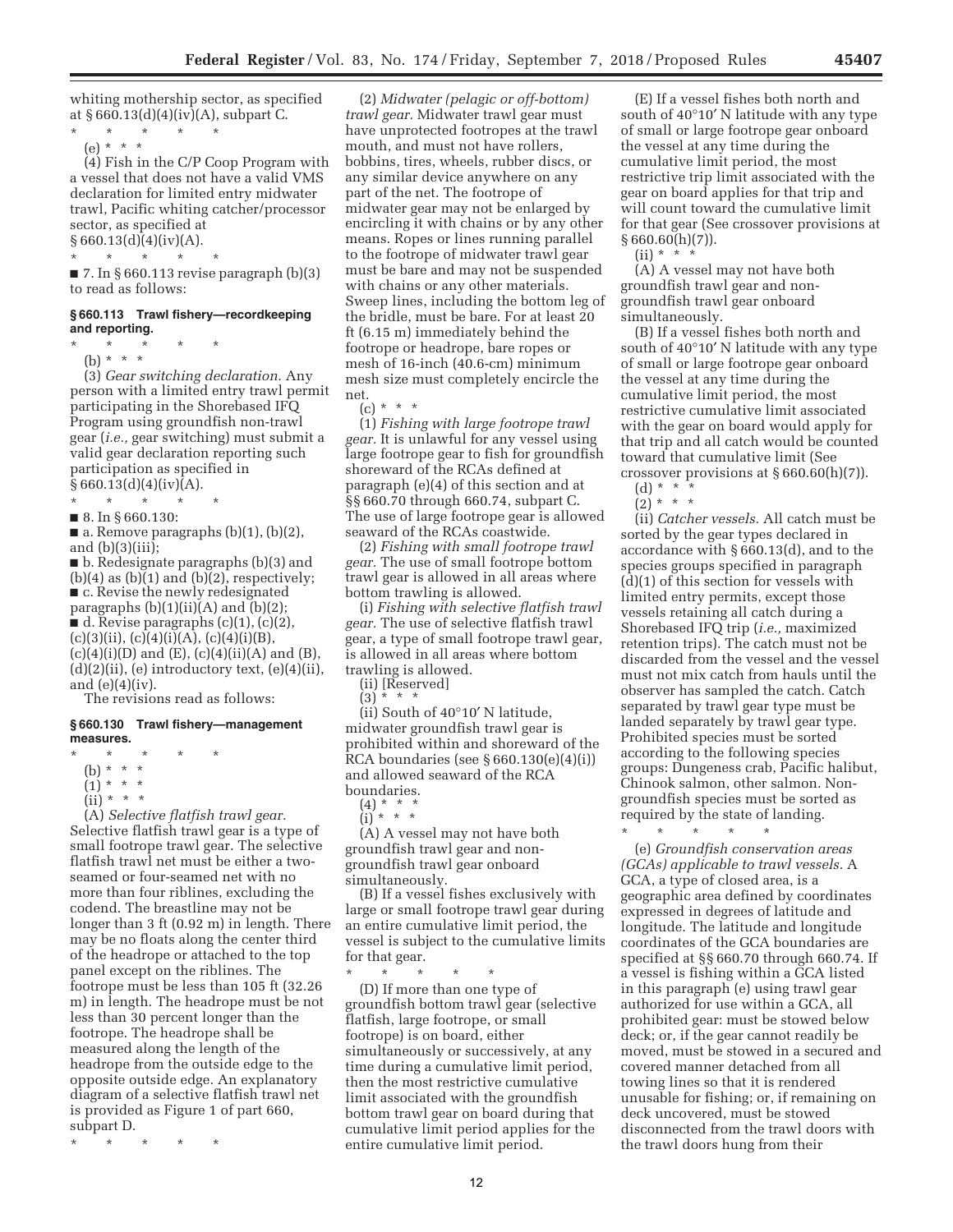stanchions. The following GCAs apply to vessels participating in the limited entry trawl fishery. Additional closed areas that specifically apply to vessels using midwater groundfish trawl gear are described at § 660.131(c).

- \* \* \* \* \*
	- (4) \* \* \*

(ii) Trawl vessels may transit through an applicable GCA, with or without groundfish on board, provided all prohibited groundfish trawl gear: Is stowed below deck; or, if the gear cannot readily be moved, is stowed in a secured and covered manner detached from all towing lines so that it is rendered unusable for fishing; or, if remaining on deck uncovered, is stowed disconnected from the trawl doors with the trawl doors hung from their stanchions. These restrictions do not

apply to vessels allowed to fish within the trawl RCA under paragraph (e)(4)(i) of this section.

\* \* \* \* \*

(iv) If a vessel fishes in the trawl RCA using midwater trawl gear, it may also fish outside the trawl RCA with groundfish bottom trawl gear on the same trip. Nothing in these Federal regulations supersedes any state regulations that may prohibit trawling shoreward of the fishery management area (3–200 nm).

 $\star$ 

■ 9. In § 660.140, remove paragraphs (c)(1) and (h)(2)(viii)(I), and redesignate paragraph  $(c)(2)$  as  $(c)(1)$ , revise newly redesignated paragraph (c)(1), and reserve paragraph (c)(2) to read as follows:

**§ 660.140 Shorebased IFQ Program.** 

\* \* \* \* \*

(c) \* \* \*

(1) *IFQ management areas.* IFQ management areas are as follows:

(i) Between the US/Canada border and 40°10′ N lat.,

(ii) Between 40°10′ N lat. and 36° N lat.,

(iii) Between 36° N lat. and 34°27′ N lat., and

(iv) Between 34°27′ N lat. and the US/ Mexico border.

(2) [Reserved]

\* \* \* \* \*

■ 10. Table 1 (North) and Table 1 (South) to part 660, subpart D are revised to read as follows: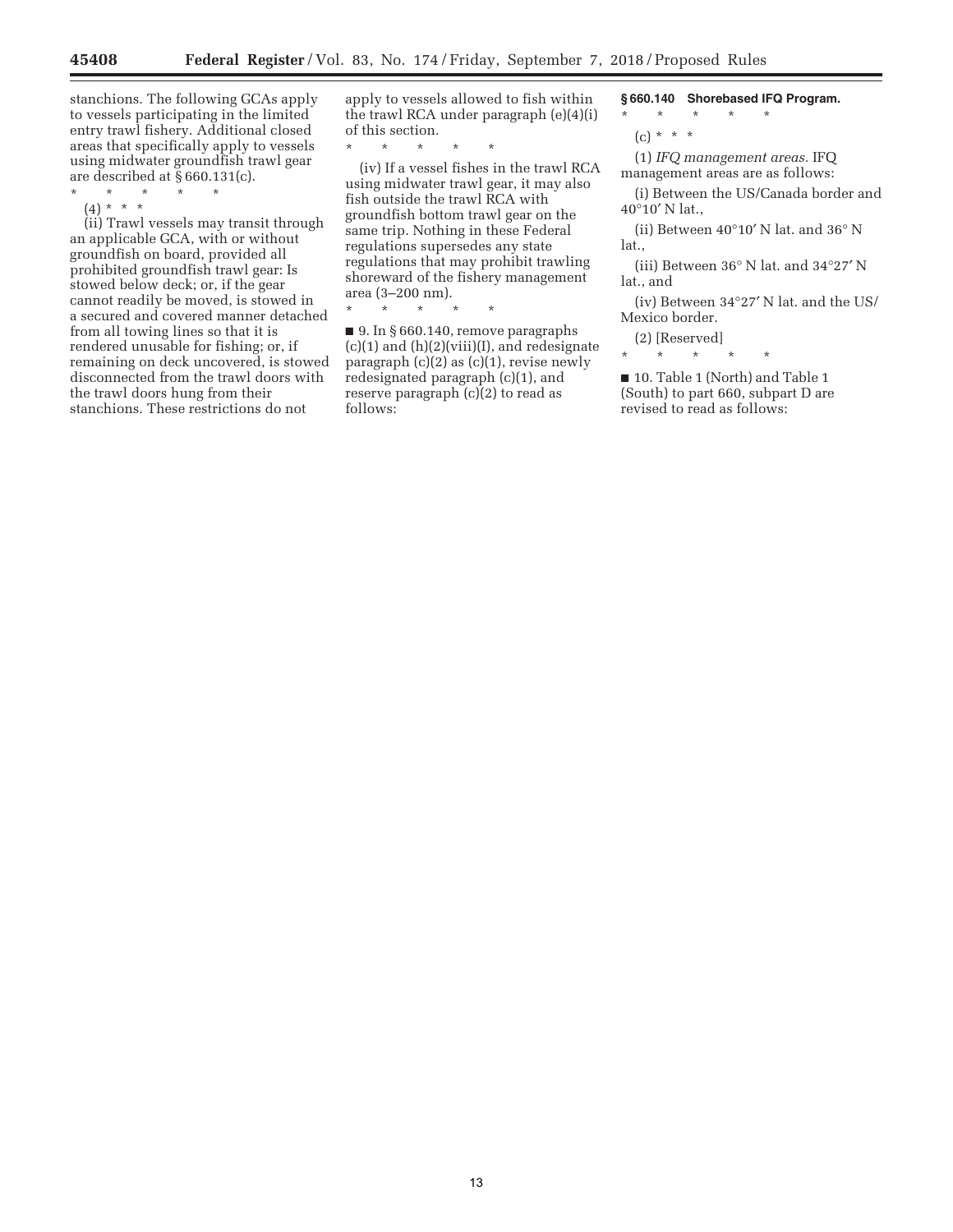Ξ

| Other Limits and Requirements Apply -- Read § 660.10 - § 660.399 before using this table                                                                                                                                                                                                                                                                                                                                                                                                                                                                                                                                                                                                                                    |                       |                                                                                                                                                                                                                   |                        |                                                                                                                                                  |                       | 8/13/2018             |  |  |  |
|-----------------------------------------------------------------------------------------------------------------------------------------------------------------------------------------------------------------------------------------------------------------------------------------------------------------------------------------------------------------------------------------------------------------------------------------------------------------------------------------------------------------------------------------------------------------------------------------------------------------------------------------------------------------------------------------------------------------------------|-----------------------|-------------------------------------------------------------------------------------------------------------------------------------------------------------------------------------------------------------------|------------------------|--------------------------------------------------------------------------------------------------------------------------------------------------|-----------------------|-----------------------|--|--|--|
|                                                                                                                                                                                                                                                                                                                                                                                                                                                                                                                                                                                                                                                                                                                             | JAN-FEB               | MAR-APR                                                                                                                                                                                                           | MAY-JUN                | <b>JUL-AUG</b>                                                                                                                                   | SEP-OCT               | NOV-DEC               |  |  |  |
|                                                                                                                                                                                                                                                                                                                                                                                                                                                                                                                                                                                                                                                                                                                             |                       |                                                                                                                                                                                                                   |                        |                                                                                                                                                  |                       |                       |  |  |  |
| Rockfish Conservation Area (RCA) <sup>1/</sup> :                                                                                                                                                                                                                                                                                                                                                                                                                                                                                                                                                                                                                                                                            |                       |                                                                                                                                                                                                                   |                        |                                                                                                                                                  |                       |                       |  |  |  |
| North of 45°46' N. lat.                                                                                                                                                                                                                                                                                                                                                                                                                                                                                                                                                                                                                                                                                                     |                       |                                                                                                                                                                                                                   |                        | 100 fm line <sup>1</sup> - 150 fm line <sup>1/</sup>                                                                                             |                       |                       |  |  |  |
| 45°46' N. lat. - 40°10' N. lat.                                                                                                                                                                                                                                                                                                                                                                                                                                                                                                                                                                                                                                                                                             |                       | 100 fm line <sup>1/</sup> - modified <sup>2/</sup> 200 fm line <sup>1/</sup>                                                                                                                                      |                        |                                                                                                                                                  |                       |                       |  |  |  |
| non-whiting during the days open to the primary whiting season. Vessels fishing groundfish trawl quota pounds with groundfish non-trawl<br>gears, under gear switching provisions at § 660.140, are subject to the limited entry groundfish trawl fishery landing allowances in this<br>table, regardless of the type of fishing gear used. Vessels fishing groundfish trawl quota pounds with groundfish non-trawl gears, under<br>gear switching provisions at § 660.140, are subject to the limited entry fixed gear non-trawl RCA, as described in Tables 2 (North) and 2<br>See § 660.60, § 660.130, and § 660.140 for Additional Gear, Trip Limit, and Conservation Area Requirements and Restrictions. See §§ 660.70 |                       | (South) to Part 660, Subpart E.                                                                                                                                                                                   |                        |                                                                                                                                                  |                       |                       |  |  |  |
| 660.74 and §§ 660.76-660.79 for Conservation Area Descriptions and Coordinates (including RCAs, YRCA, CCAs, Farallon Islands, Cordell<br>State trip limits and seasons may be more restrictive than federal trip limits, particularly in waters off Oregon and California.                                                                                                                                                                                                                                                                                                                                                                                                                                                  |                       | Banks, and EFHCAs).                                                                                                                                                                                               |                        |                                                                                                                                                  |                       |                       |  |  |  |
| Minor Nearshore Rockfish & Black                                                                                                                                                                                                                                                                                                                                                                                                                                                                                                                                                                                                                                                                                            |                       |                                                                                                                                                                                                                   |                        |                                                                                                                                                  |                       |                       |  |  |  |
| 3<br>300 lb/ month<br>rockfish                                                                                                                                                                                                                                                                                                                                                                                                                                                                                                                                                                                                                                                                                              |                       |                                                                                                                                                                                                                   |                        |                                                                                                                                                  |                       |                       |  |  |  |
| 4 Whiting $3/$                                                                                                                                                                                                                                                                                                                                                                                                                                                                                                                                                                                                                                                                                                              |                       |                                                                                                                                                                                                                   |                        |                                                                                                                                                  |                       |                       |  |  |  |
| midwater trawl                                                                                                                                                                                                                                                                                                                                                                                                                                                                                                                                                                                                                                                                                                              |                       | Before the primary whiting season: CLOSED. -- During the primary season: mid-water trawl<br>permitted in the RCA. See §660.131 for season and trip limit details. -- After the primary whiting<br>season: CLOSED. |                        |                                                                                                                                                  |                       |                       |  |  |  |
| large & small footrope gear                                                                                                                                                                                                                                                                                                                                                                                                                                                                                                                                                                                                                                                                                                 |                       | $\mathbf{1}$<br>- Before the primary whiting season: 20,000 lb/trip. -- During the primary season: 10,000 lb/trip.<br>After the primary whiting season: 10,000 lb/trip.                                           |                        |                                                                                                                                                  |                       |                       |  |  |  |
| $7$ Cabezon <sup>4/</sup>                                                                                                                                                                                                                                                                                                                                                                                                                                                                                                                                                                                                                                                                                                   |                       |                                                                                                                                                                                                                   |                        |                                                                                                                                                  |                       |                       |  |  |  |
| North of 46°16' N. lat.                                                                                                                                                                                                                                                                                                                                                                                                                                                                                                                                                                                                                                                                                                     |                       | Unlimited                                                                                                                                                                                                         |                        |                                                                                                                                                  |                       |                       |  |  |  |
| 9<br>46°16' N. lat. - 40°10' N. lat.<br>50 lb/ month                                                                                                                                                                                                                                                                                                                                                                                                                                                                                                                                                                                                                                                                        |                       |                                                                                                                                                                                                                   |                        |                                                                                                                                                  |                       |                       |  |  |  |
| $10$ Shortbelly rockfish<br>11 Spiny dogfish                                                                                                                                                                                                                                                                                                                                                                                                                                                                                                                                                                                                                                                                                |                       | Unlimited<br>60,000 lb/ month                                                                                                                                                                                     |                        |                                                                                                                                                  |                       |                       |  |  |  |
| 12 Big skate                                                                                                                                                                                                                                                                                                                                                                                                                                                                                                                                                                                                                                                                                                                | 5,000 lb/ 2<br>months | 30,000 lb/ 2<br>months                                                                                                                                                                                            | 35,000 lb/ 2<br>months | 40,000 lb/ 2<br>months                                                                                                                           | 15,000 lb/2<br>months | 5,000 lb/ 2<br>months |  |  |  |
| 13 Longnose skate                                                                                                                                                                                                                                                                                                                                                                                                                                                                                                                                                                                                                                                                                                           |                       |                                                                                                                                                                                                                   | Unlimited              |                                                                                                                                                  |                       |                       |  |  |  |
| 14 Other Fish 4                                                                                                                                                                                                                                                                                                                                                                                                                                                                                                                                                                                                                                                                                                             |                       |                                                                                                                                                                                                                   | Unlimited              |                                                                                                                                                  |                       |                       |  |  |  |
| 1/ The Rockfish Conservation Area is an area closed to fishing by particular gear types, bounded by lines specifically defined by latitude and longitude                                                                                                                                                                                                                                                                                                                                                                                                                                                                                                                                                                    |                       |                                                                                                                                                                                                                   |                        |                                                                                                                                                  |                       |                       |  |  |  |
| coordinates set out at §§ 660.71-660.74. This RCA is not defined by depth contours, and the boundary lines that define the RCA may close areas                                                                                                                                                                                                                                                                                                                                                                                                                                                                                                                                                                              |                       |                                                                                                                                                                                                                   |                        |                                                                                                                                                  |                       |                       |  |  |  |
|                                                                                                                                                                                                                                                                                                                                                                                                                                                                                                                                                                                                                                                                                                                             |                       |                                                                                                                                                                                                                   |                        | that are deeper or shallower than the depth contour. Vessels that are subject to the RCA restrictions may not fish in the RCA, or operate in the |                       |                       |  |  |  |

To convert pounds to kilograms, divide by 2.20462, the number of pounds in one kilogram.